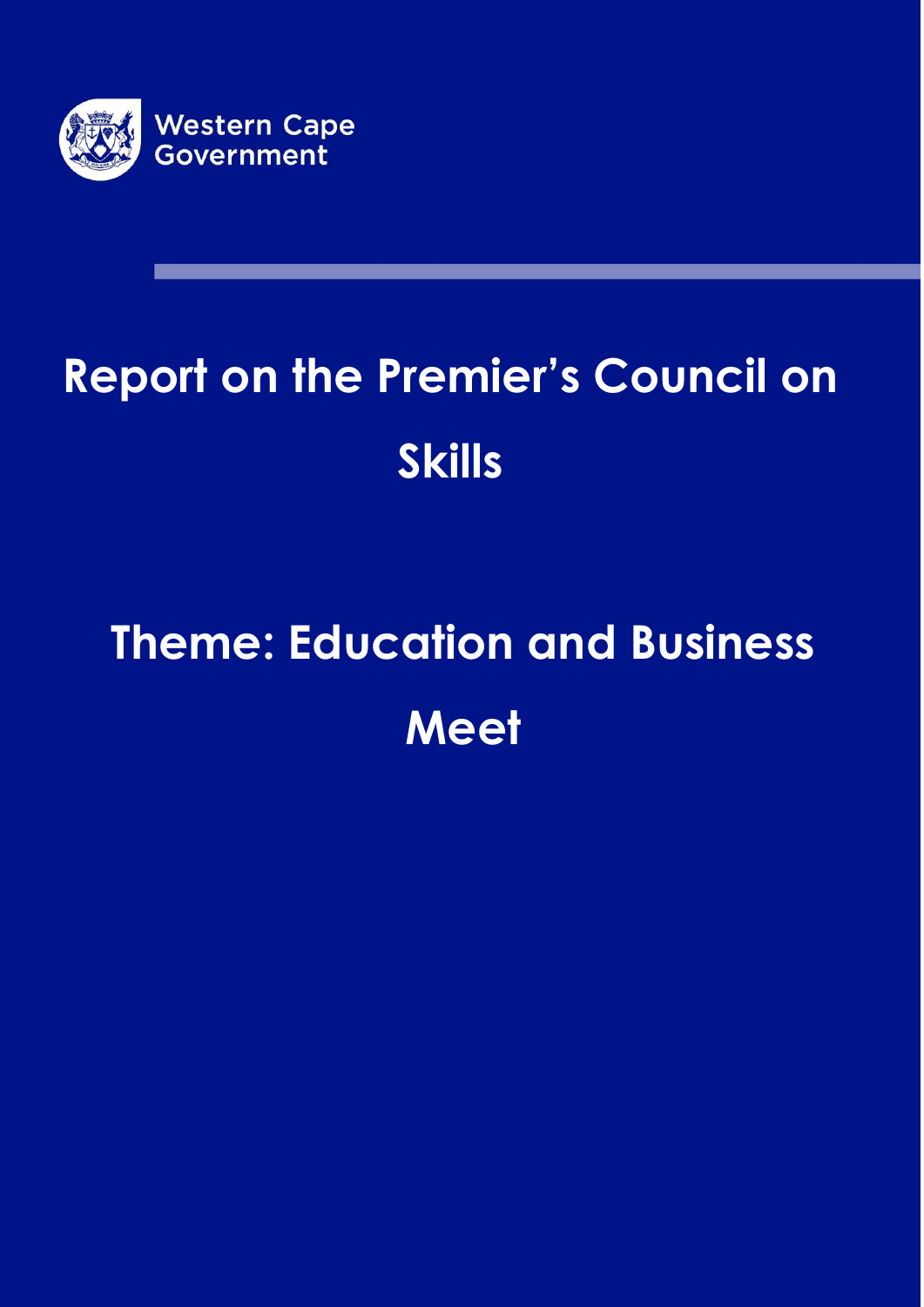# Table of Contents

| $\mathbf{1}$ |      |                                                                                          |  |
|--------------|------|------------------------------------------------------------------------------------------|--|
| $\mathbf 2$  |      |                                                                                          |  |
| 3            |      |                                                                                          |  |
|              | 3.1  |                                                                                          |  |
|              | 3.2  |                                                                                          |  |
|              | 3.3  | Basic education outcomes meeting industry requirements by Professor Nicholas Spaull . 10 |  |
|              | 3.4  |                                                                                          |  |
|              | 3.5  |                                                                                          |  |
|              | 3.6  |                                                                                          |  |
|              |      |                                                                                          |  |
|              | 3.7  |                                                                                          |  |
|              | 3.8  |                                                                                          |  |
|              | 3.9  |                                                                                          |  |
|              | 3.10 |                                                                                          |  |
|              |      |                                                                                          |  |
|              | 3.11 |                                                                                          |  |
|              | 3.12 |                                                                                          |  |
|              | 3.13 |                                                                                          |  |
|              |      |                                                                                          |  |
|              | 4.1  |                                                                                          |  |
|              | 4.2  |                                                                                          |  |
| $\sqrt{5}$   |      |                                                                                          |  |
|              |      |                                                                                          |  |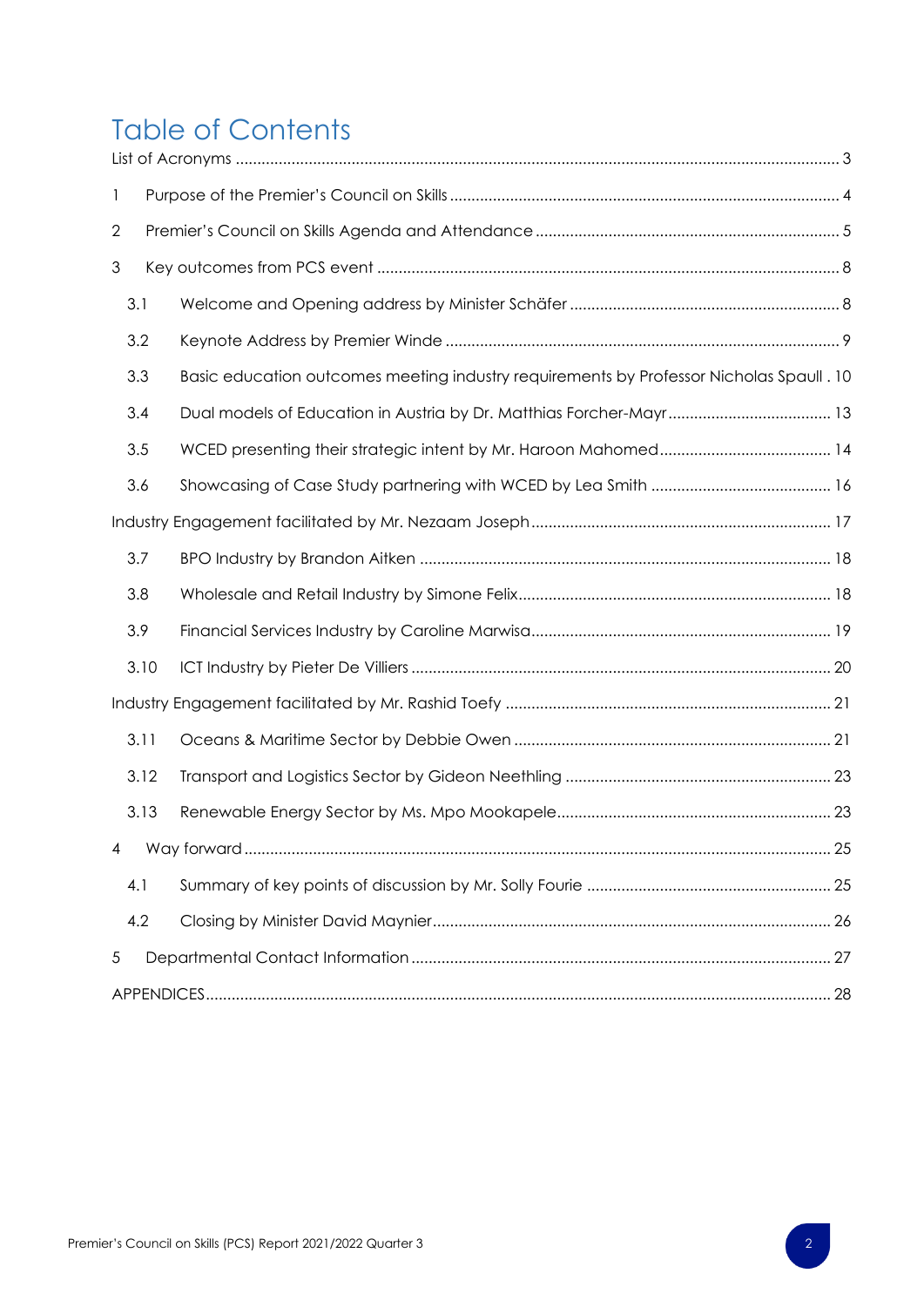## <span id="page-2-0"></span>**List of Acronyms**

| <b>BPO</b>    | <b>Business Process Outsourcing</b>                    |
|---------------|--------------------------------------------------------|
| <b>CGD</b>    | Centre for Global Development                          |
| <b>CTICC</b>  | Cape Town International Convention Centre              |
| <b>DBE</b>    | Department of Basic Education                          |
| <b>DCAS</b>   | Department of Cultural Affairs and Sport               |
| <b>DEDAT</b>  | Department of Economic Development and Tourism         |
| <b>EWSETA</b> | Energy & Water Sector Education Authority              |
| <b>GABS</b>   | <b>Golden Arrow Bus Services</b>                       |
| <b>GTC</b>    | <b>General Training Certificate</b>                    |
| <b>ICT</b>    | Information and Communication Technology               |
| <b>IOPSA</b>  | Institute of Plumbing South Africa                     |
| <b>NRF</b>    | National Research Foundation                           |
| <b>OECD</b>   | Organisation for Economic Co-operation and Development |
| <b>PCS</b>    | Premier's Council on Skills                            |
| <b>PIRB</b>   | Plumbing Industry Registration Board                   |
| <b>RESEP</b>  | Research on Socioeconomic Policy                       |
| <b>STEM</b>   | Science, Technology, Engineering and Mathematics       |
| <b>SUN</b>    | Stellenbosch University                                |
| <b>WCED</b>   | Western Cape Education Department                      |
| <b>WCG</b>    | Western Cape Government                                |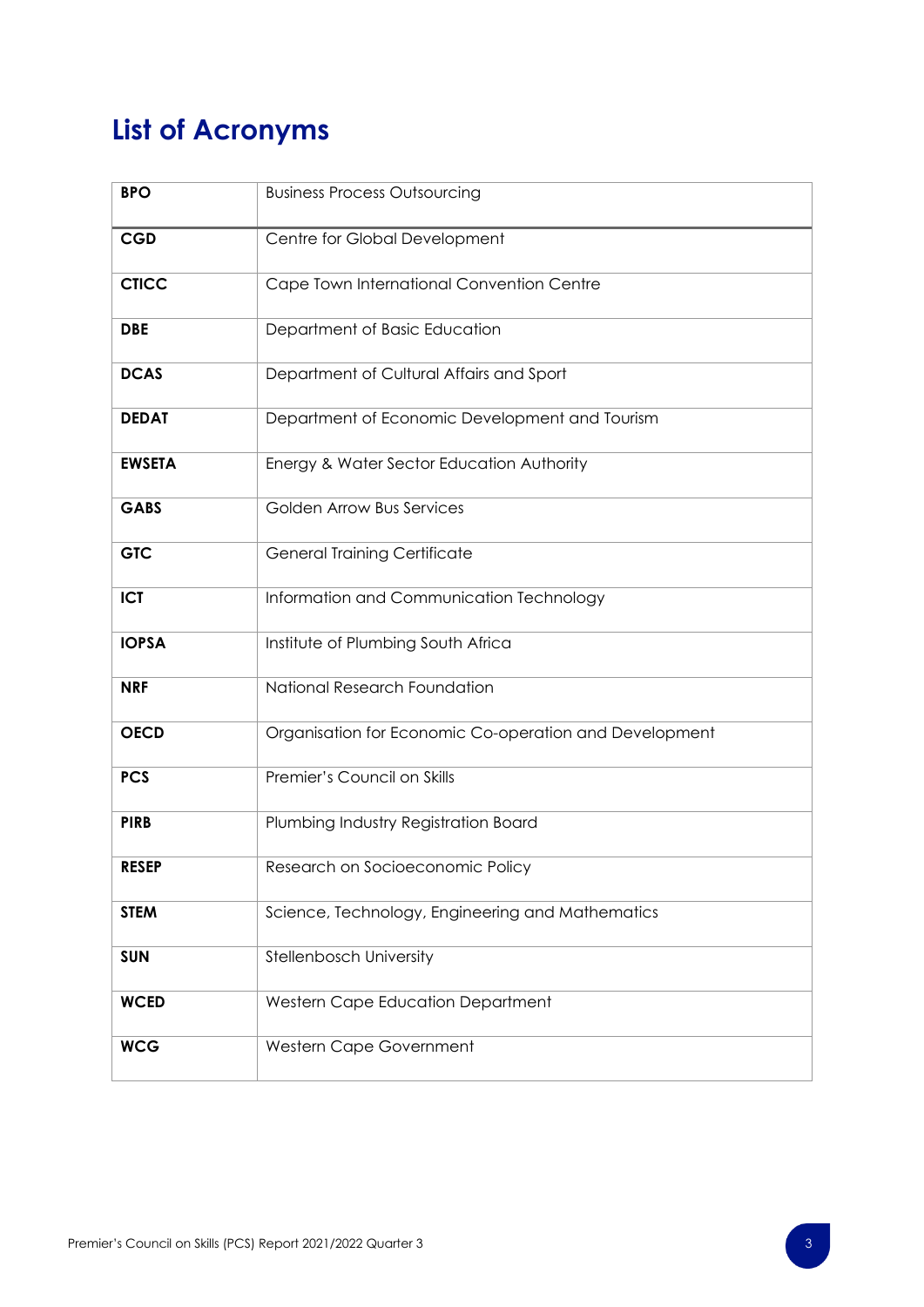## <span id="page-3-0"></span>**1 Purpose of the Premier's Council on Skills**

The Department of Economic Development and Tourism (DEDAT) is committed to the overall vision of the Human Resource Development Strategy 2030: "Nation at work for a better life for all", by maximising the potential of all South Africans. We believe this can be achieved through providing and acquiring viable knowledge and skills for citizens, especially the youth, which will allow them to work productively and competitively to improve their quality of life.

There is a need for a deeper and more holistic notion of relationships between training institutions and employers. There is a need for better systems and mechanisms for developing insight into existing labour market demand (in terms of what knowledge, skills, and qualifications are really in demand in the labour market) as well as in terms of where the COVID-induced changes are likely to be (Allais & Marock, 2020). This requires social dialogue with key partners, including all spheres of government, private sector, and other social partners to engage on key skills topics on a provincial level.

A mechanism in achieving the above is the Premiers Council on Skills (PCS), which is a Provincial engagement platform that drives key issues within the skills landscape. The PCS addresses different themes based on the priority areas of the Western Cape, with the current theme relating to: "*Education and Business meets*".

The convening of a PCS allows for a wide range of stakeholder participation to:

- $\triangleright$  Support the increased alignment between demand and supply and  $-$  in some cases, to enable supply to play a catalyst role for demand.
- ➢ Ensure that skills planning support and enable major initiatives for economic growth, which have been identified by the Western Cape Government. These include initiatives on major Infrastructure Plans; the Digital Economy; Green Economy; Saldanha Bay; the Special Economic Zones, etc.
- ➢ Improve integration and coordination across businesses within sectors, so that the relevant skills are consistently available within communities and that the necessary conditions for economic strategies are both addressed and stimulated.
- ➢ Establish a mechanism to address blockages that arises in this process (through engagement of the players as well as specific initiatives collaboratively undertaken where required).

This report summarises the proceedings of the day.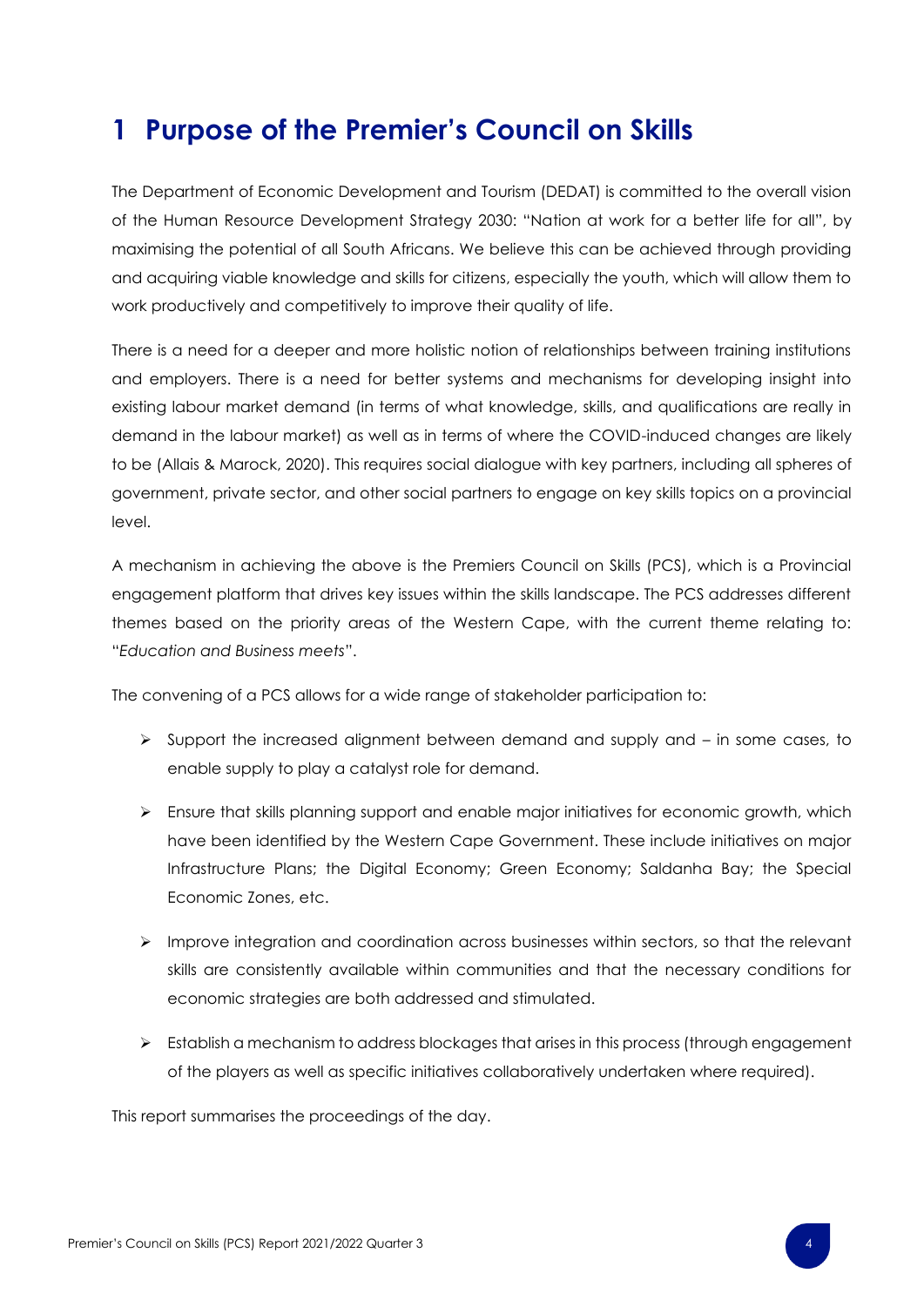## <span id="page-4-0"></span>**2 Premier's Council on Skills Agenda and Attendance**

The first hybrid Premier's Council on Skills event took place at the Cape Town International Convention Centre (CTICC) on Thursday, 28 October 2021. Invitations had been extended to five hundred and sixty-four (564) individuals, which was made up of government, industry, education, academia, and SETAs. Of these, two hundred and fifteen (215) RSVP'd and one hundred and seventy-nine (179) attended the session via the MS Teams virtual platform.

| <b>Entity</b>                                            | Number of             | Attendees on the |
|----------------------------------------------------------|-----------------------|------------------|
|                                                          | organisations invited | day              |
| Industry                                                 | 140                   | 80               |
| <b>Economic Zones</b>                                    | 2                     |                  |
| <b>Education (HEIs, TVETs, CETs, Other)</b>              | 50                    | 20               |
| <b>Sector Education and Training Authorities (SETAs)</b> | 20                    | 12               |
| Consulate (Austrian, British, German, Switzerland)       | 4                     | 4                |
| <b>National Government (DBE, DHET, NSA)</b>              | 9                     | 5                |
| <b>Provincial Government</b>                             | 13                    | 40               |
| <b>Municipalities &amp; Mayors</b>                       | 29                    | 2                |
| Unknown                                                  |                       | 15               |

The below breakdown provides an overview of the entities invited and stakeholders attending:

Stakeholders present at the physical venue included the Premier of the Western Cape – Mr. Alan Winde; Minister of Education – Ms Debbie Schäfer; Minister of Economic Opportunities and Finance – Mr. David Maynier; Superintendent-General of Western Cape Education Department (WCED) – Mr. Brent Walters; Head of Department for Economic Development and Tourism (DEDAT) – Mr. Solly Fourie; Deputy Director-General for WCED – Mr. Haroon Mahomed and Deputy Director-General for DEDAT – Mr. Rashid Toefy and Presenters and Panelists from various sectors.

Superintendent-General Walters acted as the Programme Director for the event and the programme outline is delineated in the table below.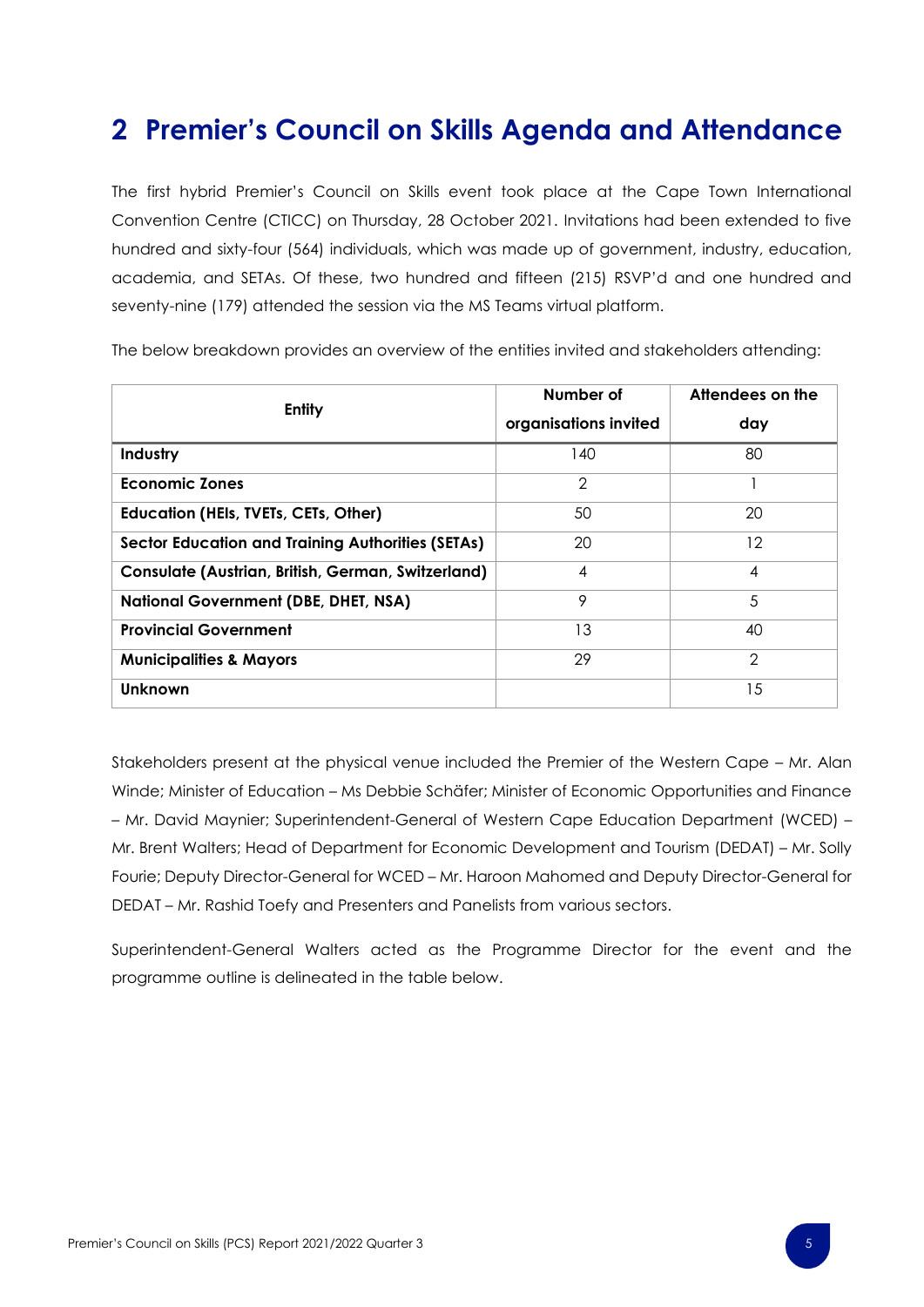| Premier's Council on Skills - 28 October 2021 |                                                                                                                            |                                                                                                                                      |                                                                                                                                                                                                      |
|-----------------------------------------------|----------------------------------------------------------------------------------------------------------------------------|--------------------------------------------------------------------------------------------------------------------------------------|------------------------------------------------------------------------------------------------------------------------------------------------------------------------------------------------------|
| <b>Time</b>                                   | <b>Agenda Item</b>                                                                                                         | Programme Director: Mr. Brent Walters: Head of Department: Western Cape Education Department<br><b>Speaker/Facilitator</b><br>Format | Order of the day                                                                                                                                                                                     |
| $13:00 - 13:10$                               | Welcome and Opening Address                                                                                                | Minister Debbie Schäfer                                                                                                              | Minister Schäfer to speak on WCED mandate and priori-<br>ties. Strengthening of partnerships with public and pri-                                                                                    |
|                                               |                                                                                                                            | Minister of Western Cape Educa-<br>tion                                                                                              | vate partners to support the skills talent pipeline from<br>schools to facilitate youth employment.                                                                                                  |
| $13:10 - 13:20$                               | Keynote Address                                                                                                            | Premier Alan Winde                                                                                                                   | Premier Winde to speak on PCS as a platform to develop a<br>concrete plan to build strong industry and education part-                                                                               |
|                                               |                                                                                                                            | Premier of the Western Cape                                                                                                          | nerships. Determine how Basic Education can play a criti-<br>cal role in laying the foundations for competencies to be<br>the talent pipeline for industry.                                          |
| 13:20: 13:35                                  | Global view demonstrating benefits<br>to basic educational outcomes                                                        | Professor Nicholas Spaull                                                                                                            | Subject matter expert to speak on global models where<br>basic education was used as a vehicle to prepare youth                                                                                      |
|                                               | meeting industry requirements                                                                                              | Associate Professor: Department<br>of Economics: Stellenbosch Uni-<br>versity                                                        | for the world of work. Reflection on the success of these<br>models contributing to job creation and the growth in the<br>economy.                                                                   |
|                                               |                                                                                                                            | Dr. Matthias Forcher-Mayr<br>Austrian Federal Ministry of Edu-<br>cation                                                             | Speak on dual models of education in Austria.                                                                                                                                                        |
| $13:35 - 14:10$                               | WCED presenting their strategic in-<br>tent to realise "Education and Skills<br>Development- working better to-<br>gether" | Mr. Haroon Mahomed<br>Deputy Director General: Curricu-<br>lum and Assessments: Western<br>Cape Education Department                 | WCED to present their strategic intent to create articulation<br>paths through their curriculum band for school learners,<br>challenges experienced, and opportunities sought for part-<br>nerships. |
|                                               |                                                                                                                            | Mr. Lea Smith<br>Plumbing Industry Registration<br>Board (PIRB)                                                                      | Showcase case studies of partnerships established as well<br>as propose new spaces for synergies and collaborations<br>with industry.                                                                |
| $14:10 - 14:50$                               | <b>Industry Engagement Session</b>                                                                                         | Mr. Nezaam Joseph                                                                                                                    | Robust discussion with industry to comment on what they<br>need the WCED to consider when developing a talent                                                                                        |
|                                               |                                                                                                                            | Chief Director: Skills Development<br>and Innovation: Department of<br>Economic Development and                                      | pipeline at school level into industry, their commitment and<br>how they plan to support the schools.                                                                                                |
|                                               |                                                                                                                            | Tourism                                                                                                                              | Industry representatives from the following sectors will be in-<br>vited to speak:<br><b>BPO</b> Industry                                                                                            |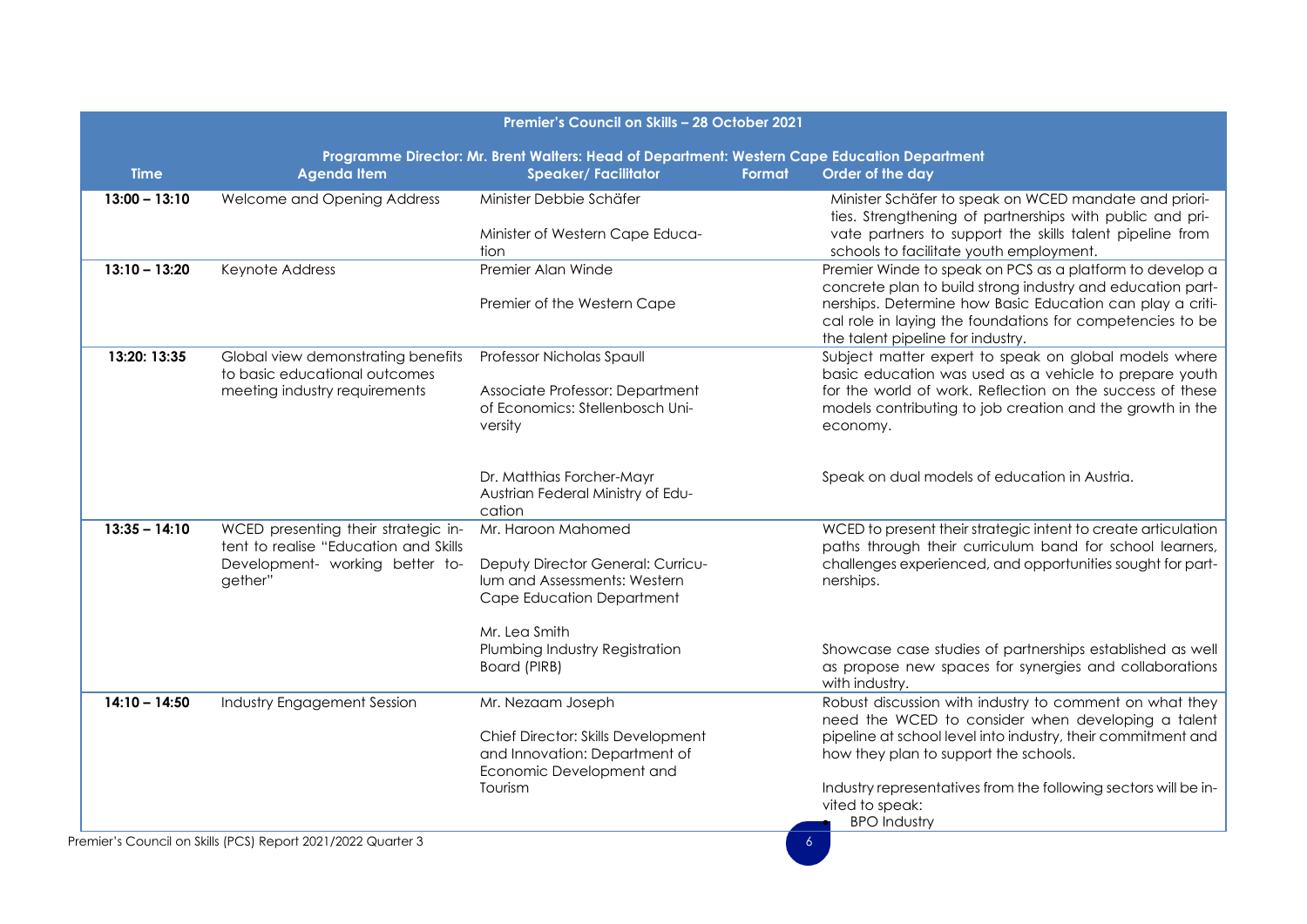| Premier's Council on Skills - 28 October 2021                                                |                                     |                                                                                                         |                                                                                                                                                                                                                                                                                                                                 |  |  |
|----------------------------------------------------------------------------------------------|-------------------------------------|---------------------------------------------------------------------------------------------------------|---------------------------------------------------------------------------------------------------------------------------------------------------------------------------------------------------------------------------------------------------------------------------------------------------------------------------------|--|--|
| Programme Director: Mr. Brent Walters: Head of Department: Western Cape Education Department |                                     |                                                                                                         |                                                                                                                                                                                                                                                                                                                                 |  |  |
| <b>Time</b>                                                                                  | Agenda Item                         | <b>Speaker/Facilitator</b><br>Format                                                                    | Order of the day                                                                                                                                                                                                                                                                                                                |  |  |
|                                                                                              |                                     |                                                                                                         | Wholesale & Retail<br>$\bullet$<br><b>Financial Services</b><br><b>ICT Industry</b>                                                                                                                                                                                                                                             |  |  |
|                                                                                              |                                     | 14:50 - 15:00 - Short Break                                                                             |                                                                                                                                                                                                                                                                                                                                 |  |  |
| $15:00 - 15:40$                                                                              | Industry Engagement Session         | Mr. Rashid Toefy                                                                                        | Robust discussion with the following industry representa-<br>tives to continue:                                                                                                                                                                                                                                                 |  |  |
|                                                                                              |                                     | Deputy Director General: Eco-<br>nomic Operations: Department<br>of Economic Development and<br>Tourism | Oceans & Maritime<br>Transport and Logistics Industry<br>Agriculture<br>Renewable Energy                                                                                                                                                                                                                                        |  |  |
|                                                                                              |                                     | Programme Director to close the<br>session and request offers from<br>participants to support WCED      |                                                                                                                                                                                                                                                                                                                                 |  |  |
| $15:40 - 15:50$                                                                              | Summary of key points of discussion | Mr. Solly Fourie<br>Head of Department: Depart-<br>ment of Economic Development<br>and Tourism          | Summary on how we plan to integrate the collective ef-<br>forts from the PCS to develop the concrete plan that aims<br>to strengthen joint partnerships between private sector,<br>academia, and social partners to support skills initiatives<br>that aim to increase youth employability and meet indus-<br>try skills needs. |  |  |
| $15:50 - 16:00$                                                                              | Closure                             | Minister David Maynier                                                                                  | Expression of a vote of thanks to participants and encour-<br>age support from industry members to WCED.                                                                                                                                                                                                                        |  |  |
|                                                                                              |                                     | Minister of Finance and Eco-<br>nomic Opportunities: Western<br>Cape                                    | Reinforce the strengthening the skills talent pipeline from<br>schools to promote youth employment by addressing in-<br>dustry skills needs.                                                                                                                                                                                    |  |  |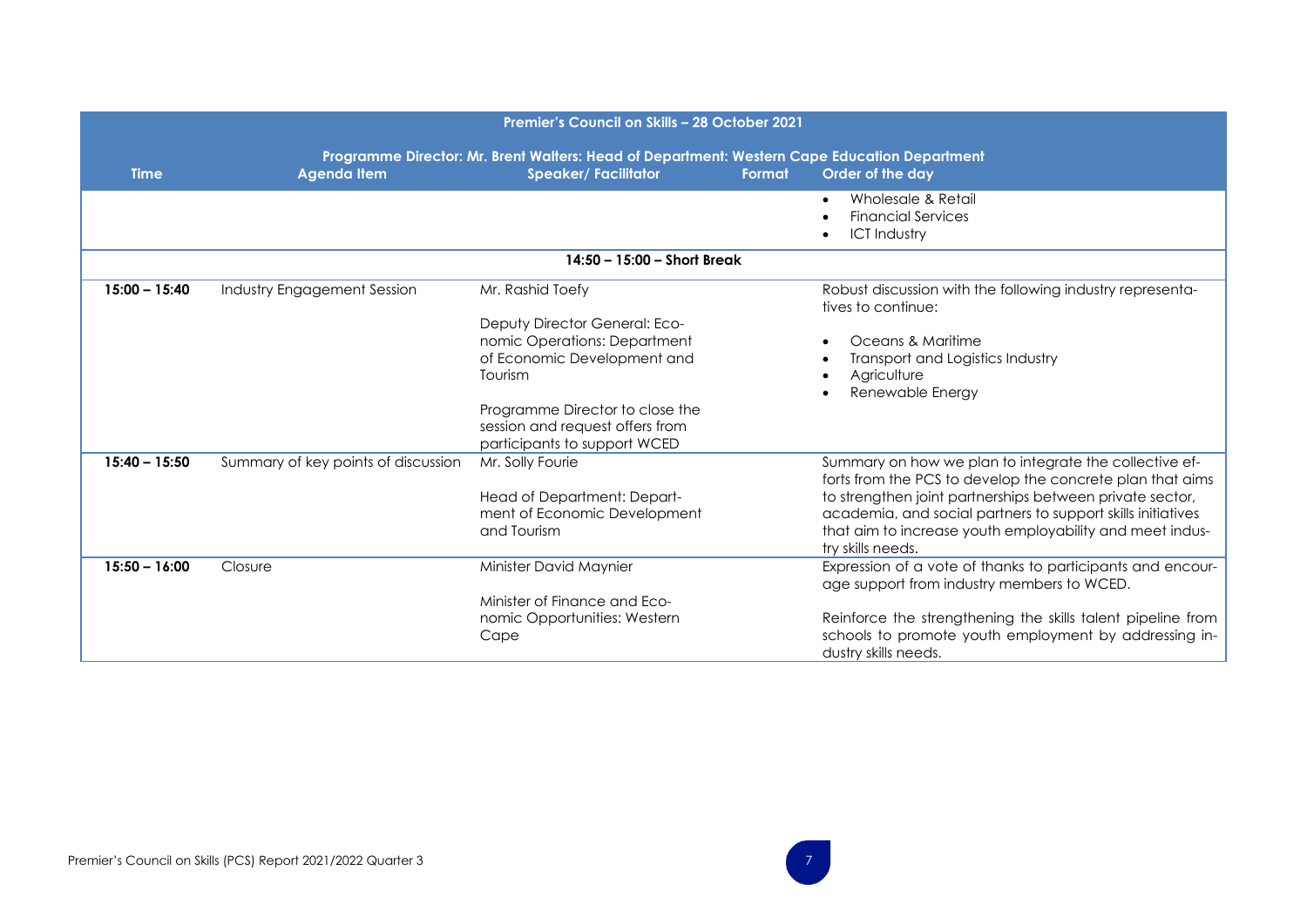## <span id="page-7-0"></span>**3 Key outcomes from PCS event**

#### <span id="page-7-1"></span>**3.1 Welcome and Opening address by Minister Schäfer**

The Minister expressed that engagements like the PCS are valuable in delivering on the core mandate of the Education Department and provided an overview of the WCED's priorities. These engagements allow for strengthening partnerships between public and private partners, and supporting the skills talent pipeline from schools, to facilitate youth employment. The strategic priorities are to expand learning opportunities for learners and with the introduction of the new General Education Training Certificate (GETC), the Department aims to ensure that exiting learners have more useful qualifications aligned to the economy's needs. This is important in ensuring that Education generates the skills needed by business.

The introduction of STEM (Science, Technology, Engineering and Mathematics) subjects 20-years earlier, was to address needs of the emerging economy and producing the relevant requirements needed by business. The strategic priority has been amended to include STEAMAC (Science, Technology, Engineering, Mathematics, Arts, Agriculture and Coding) subjects, to address the current economic needs. Despite financial constraints, schools have been provided with the necessary tools, machinery, and equipment and to address the needs of incorporating Agricultural subjects available at 29 schools.

With the introduction of a pilot project with the Two Ocean's Aquarium and Umalusi approved curriculum, the 2021 academic year will also see 12 Matriculants writing on Marine Sciences for the first time. They are the first group of learners from the Simons Town Lawhill Maritime Centre, which is one of the 5 schools in the Province piloting the programme and for South Africa. These specialised curriculums aim to better prepare learners for a career post-school and Industry opportunities and therefore, the focus needs to be on ensuring Matriculants pass Mathematics and Science subjects.

There are constraints on resources and a struggle to place learners at schools. Despite these challenges, consultations between the WCED and community of Bonnievale has seen the Technical School in the region addressing and responding to the needs of the community. However, despite these developments, curriculum changes are within the control of the Department of Basic Education requiring everything the WCED does to go through them. It is the hope that the model adopted by these 'miracle schools' is adopted throughout the province.

Due to many school leavers not being equipped for industry, the hope is to ensure they possess the required skills and capabilities as in the case of the German and Austrian models, where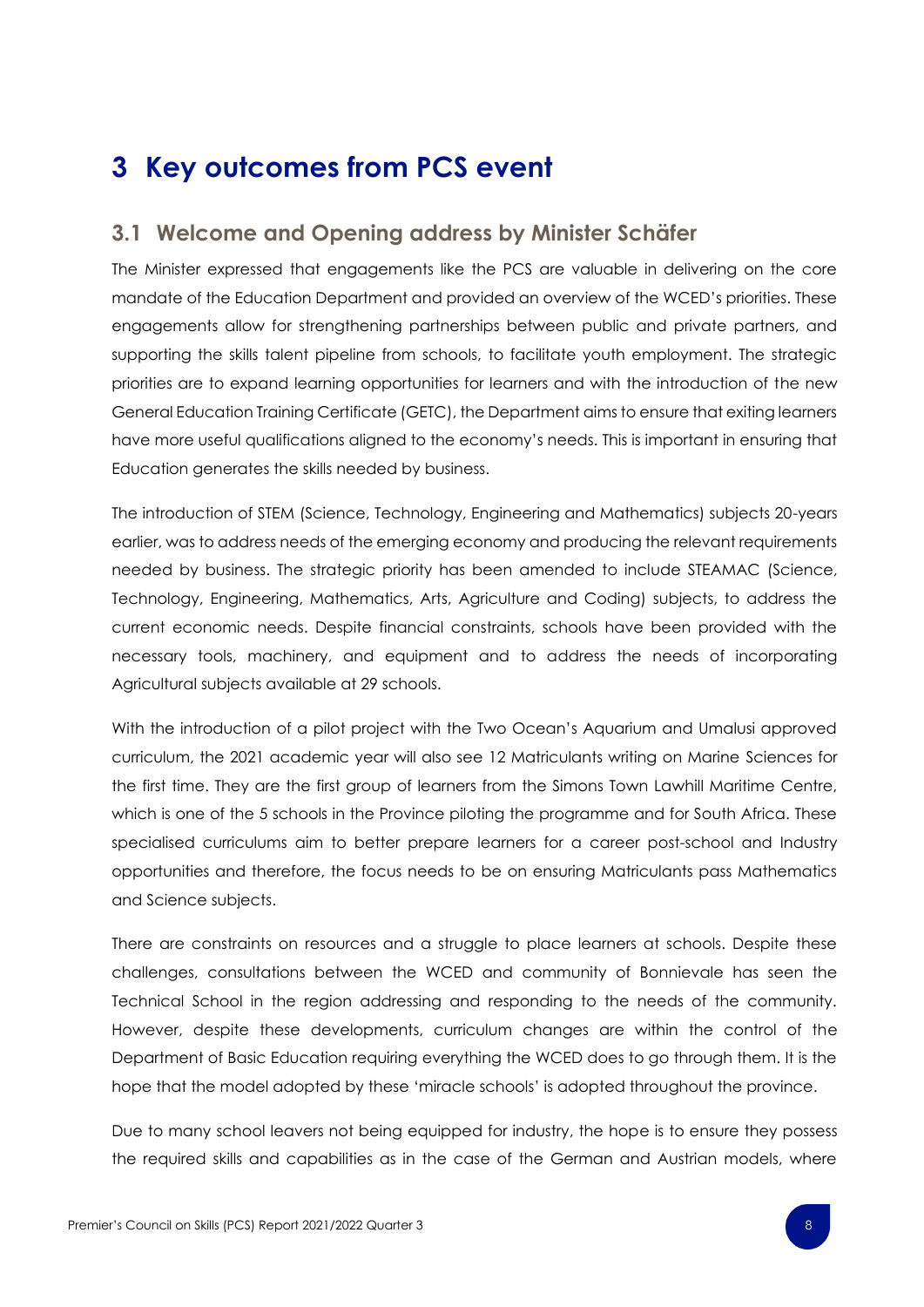businesses provide the necessary workplace experience during the schooling period. Equipping the learners for these post-school opportunities, would see a reduction in unemployment and poverty by 90% by 2035. Therefore, as changing the national curriculum is lengthy process, the collaboration between business and education would see the exit of relevant skills and competencies required.

Minister Schäfer concluded, there is a need to develop quality education and addressing the gap of qualified teachers within the specialty education fields of study. The current teacher age population is an area of concern, which requires engagements with Higher Education Institutions (HEIs) and Technical Vocation and Education and Training (TVET) Colleges and partnering in ensuring learners are prepared for the world of work.

#### <span id="page-8-0"></span>**3.2 Keynote Address by Premier Winde**

The Premier shared that the PCS platform has been around for some time and has allowed for collaborations to develop between government and industry. These types of engagements allow for building better and stronger partnerships in developing the skills pipeline for industry. The focus of the current PCS is on the critical role that foundational education plays in developing the appropriate competencies and to develop a concrete plan that has become urgent.

South Africa has the highest youth unemployment rate in the world. The labour force<sup>1</sup> within the province is just above 3 million individuals, with 53% of the workforce not in possession of a matric qualification and approximately 1.748 million young people identified in the category of NEETS (not in employment, education, or training). In a recent debate it was indicated that only 4 out 100 matriculants are passing Mathematics with more than 50% in South Africa. Therefore, in avoiding the ticking time bomb, collaborations will allow for creating a different outcome and youth being provided with a competitive edge. Currently the skills being developed within the country is being absorbed globally and its time to turn around these opportunities.

Whilst walking the streets in preparing for the upcoming elections, it became evident how unemployment has affected communities, and reiterates the importance of politicians being grounded in understanding the needs of the communities they serve. Now is the

 $1$  OECD defines labour force as the active populate comprising of all persons who fulfil the requirements for inclusion among the employed (individuals working for at least 1 hour a week) or the unemployed (individuals actively seeking employment).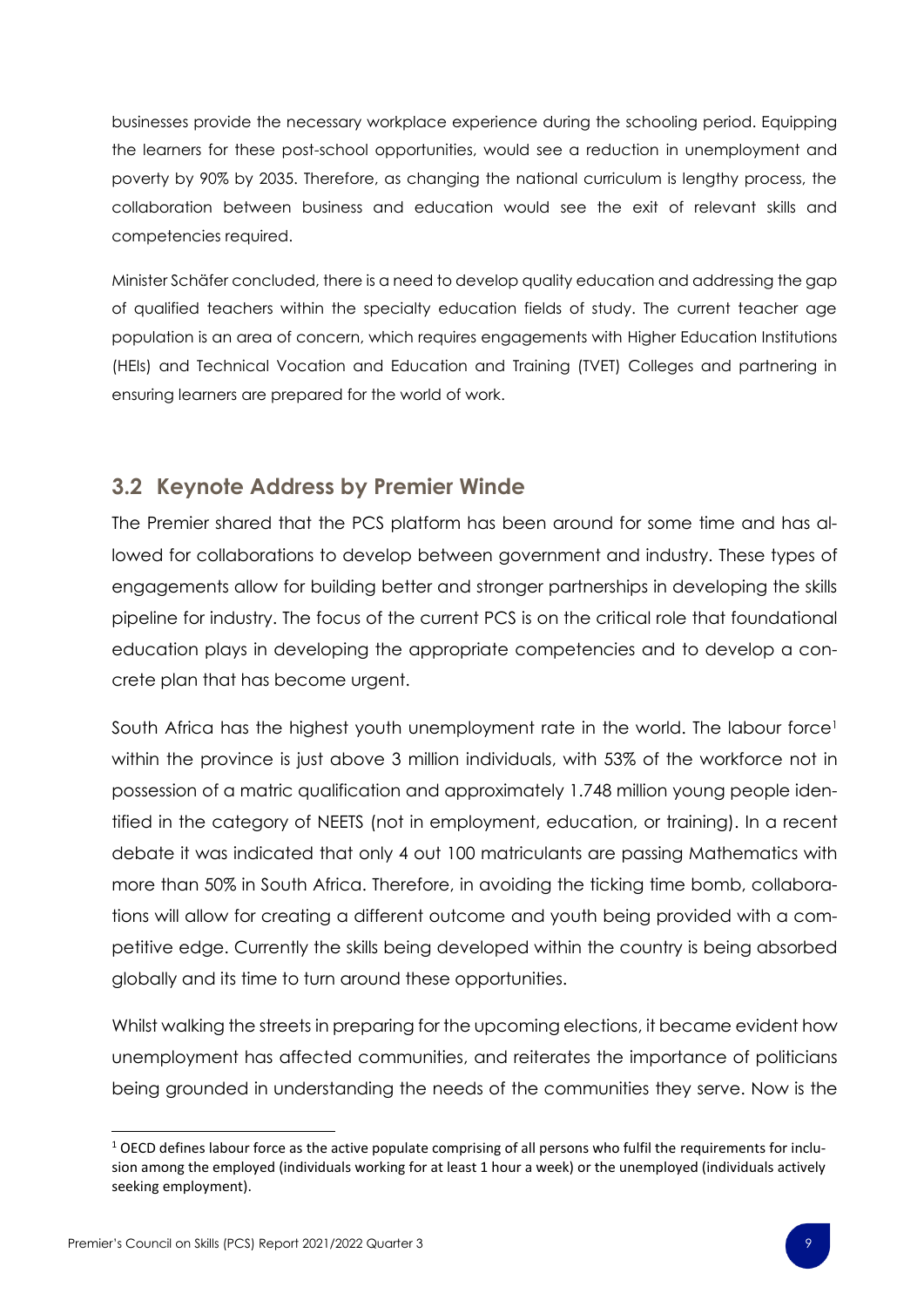time to talk about the skills pipeline for the future and although the answers might not be evident, collectively through collaborations systemic issues can be resolved to develop a winning recipe.

There is a need to align the pipelines and projects that involved collaborations between government and industry were cited and included 250 000 exiting graduates being absorbed within the workforce in a matching and skilling exercise; Project Khulisa focusing on certain growth sectors and in partnering with industry and TVET colleges were able to develop Chefs, Blockman; Artisans, etc.; how the transition of the BPO (Business Process Outsourcing) sector allowed competitors coming together and finding solutions to fit into the education system and developing a competitive edge for the future; and the Apprenticeship Game Changer (AGC) allowed for reviewing of Artisans and their importance in the recovery post-Covid-19. In terms of the Fintech sector, South Africa has become the hub between Cape Town and Stellenbosch and the degree offered at HEIs, listed as 50<sup>th</sup> in world and resultant applications developed rivalling that of 1<sup>st</sup> world economies.

It is therefore important that concerns around curriculum development is addressed with the National Government in making the necessary policy changes to allow the mainstream needs to prepare learners for the emerging economy. This will only be the beginning to change and getting the foundational phase right will allow learners in making appropriate subject choices and developing a competitive edge for them to pursue opportunities not only in the local economy but globally as well.

The Premier concluded that through platforms such as the PCS, partnerships developed will allow for guiding where the focus areas would be, and a supply chain of skills aligned to industry requirements. The skills pipeline would need to evolve in finding quick wins, whilst considering long-term investments.

### <span id="page-9-0"></span>**3.3 Basic education outcomes meeting industry requirements by Professor Nicholas Spaull**

Professor Spaull shared that his presentation was centred around global models where Basic Education was used as a vehicle to prepare youth for the World of Work. He reflected on the success of these models contributing to job creation and the growth in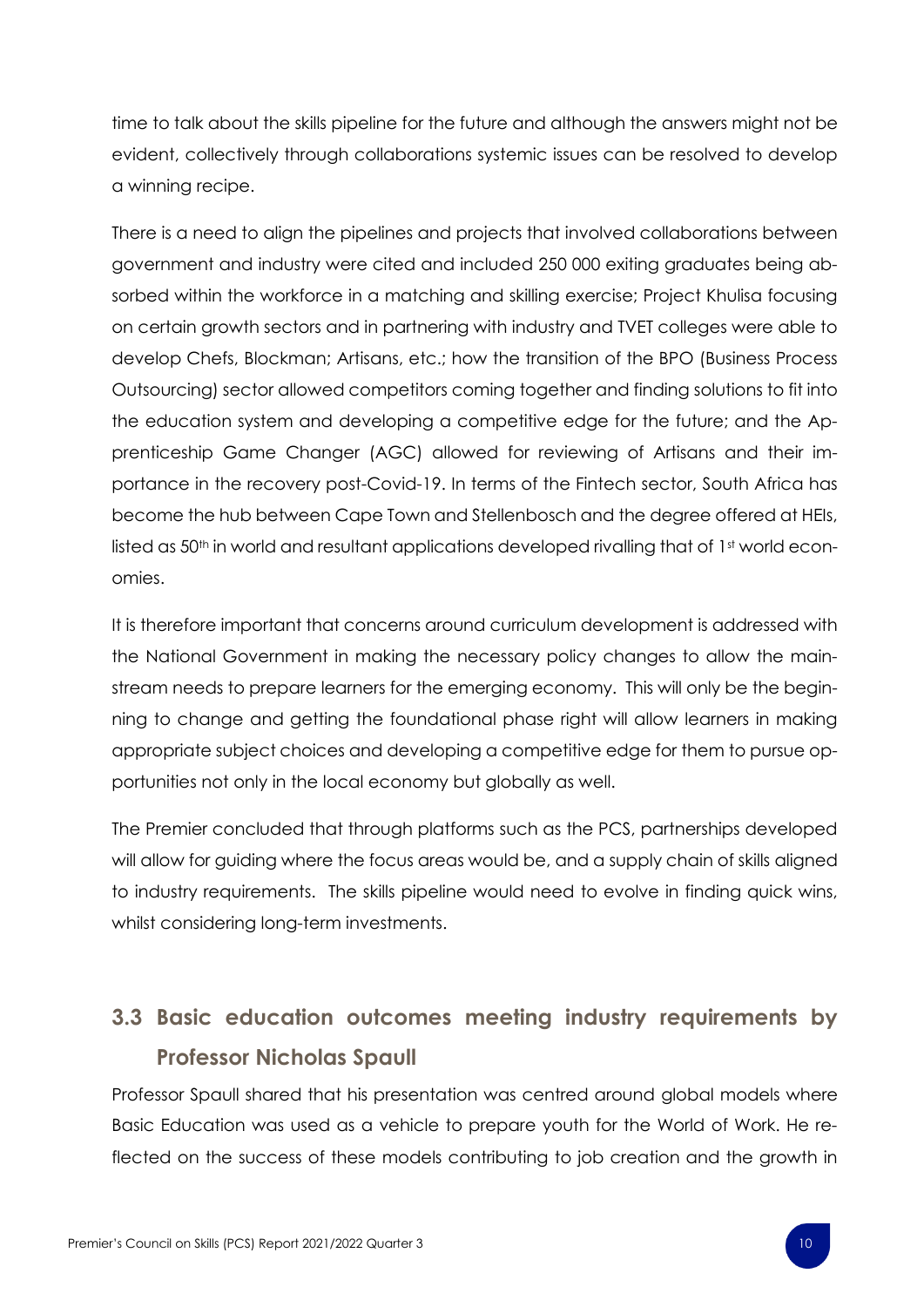the economy and therefore learning would be at the centre of the discussion. The presentation will focus on economic growth and how learning outcomes feed into the concept; how skills and technical skills contribute to addressing economic growth; and how the basic education system, with a focus on mathematics and science has an influence as well.

A strong relationship should exist between education and learning outcomes. When comparing the economic growth and years of schooling against that of economic growth and learning outcomes, it is evident that the latter has the biggest impact. As the South African economy was already suffering prior to the pandemic, the weak economic growth of -1% per annum led to a 29% unemployment rate within the Western Cape province during Q2 of 2021. Therefore, in answering the question "*what is industry to do*?", the following was proposed:

- 1. Partnerships should be established before training takes place as these collaborators could anticipate industry demand.
- 2. Classroom and workplace learning is to be combined to allow for learning while earning.
- 3. Capable teachers with relevant industry experience are to be identified, in tailoring training that meets job requirements.
- 4. Relevant and shared certification frameworks are to be created to assist learners' progress through their career paths.

However, technical skills cannot be dealt with in isolation, requiring cognitive and socioemotional skills to be considered as well. With cognitive skills being the critical pillar, the problem begins in learning outcomes during the foundational stage and critical for all areas of understanding.

In a recent tracking exercise to determine the number of students that make it to university, it was found that from every 100 learners entering the schooling system, only 60 learners will write matric from which 37 will pass, 12 learners will access universities and only 4 learners will exit with a completed degree within 6 years of matriculating. In determining where the problem begins, we would need to look at the basic education system. Illustrations of learners in public and private schools were compared to determine their analytical abilities and found that in public schools, only 25% of Gr5 learners could answer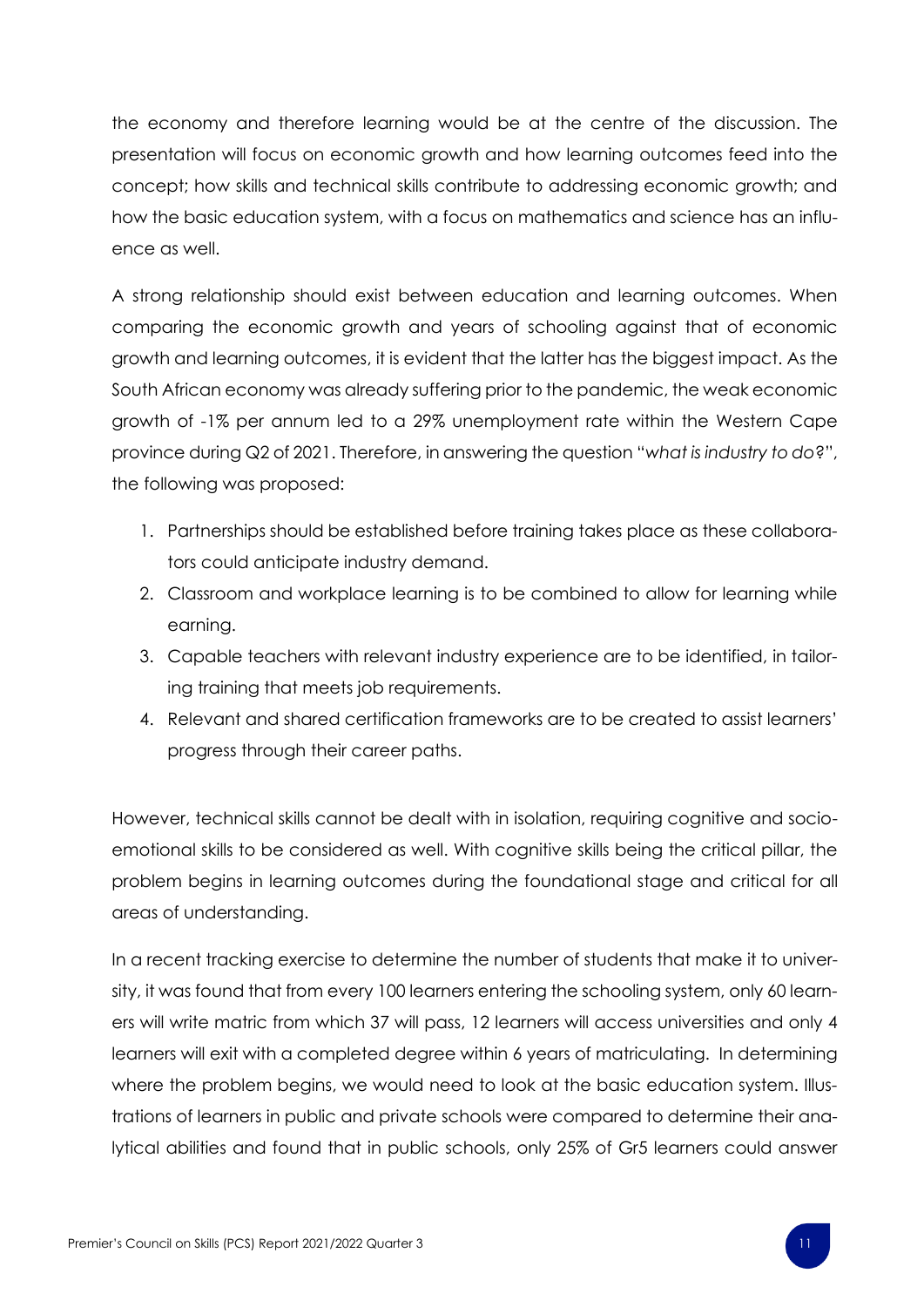basic numerical questions. The statistics on a national level was provided, however in terms of the province the following was indicated:

- 1. 65% of Grade 5 learners could add and subtract reliably, which higher that the national average.
- 2. 64% of Grade 9 learners had a basic understanding of numbers and graphs, which was higher than the national average.
- 3. 18% of Grade 12 learners took mathematics, which was lower than the national average. However, 10% of these learners passed at 40% or more and 4,3% at 60% or more, which is higher than the national average.

Therefore, when considering the importance of mathematics and science, it provides the basic understanding of using numbers which is the root of all the focus sectors such as Information and Communication Technology (ICT), Agricultural studies etc. An illustration was done to show how these subjects ties in with all qualifications at a HEI and FET level and therefore influences broad based economic growth (refer to presentation).

Furthermore, Prof Spaull raised concern that despite the notification in a May 2021 Government Gazette that Grades R to 7 are to return to school daily in terms of the traditional timetable, during October 2021, it is evident that 86% of Primary Schools are still using rotational timetables issued by the WCED. He cautioned that this should not continue into the 2022 academic year, as it is causing severe cognitive, nutritional, and psychosocial costs to learners.

The following recommendations were made:

- 1. Industry is to be actively involved in the training and certification of youth.
- 2. The WCED needs to ruthlessly prioritise that children acquire the requisite foundational skills.
- 3. Rotational timetables are to be suspended for 2022, as the consequence of radical learning losses will take decades to make up.

Superintendent-General Walters responded to Prof Spaull's concern regarding the rotational timetables and advised that the COGTA (Cooperative Governance and Traditional Affairs) Gazette states that a 1m distance needs to be adhered to and schools applying for the rotational schedules, are unable to adhere to these requirements. This is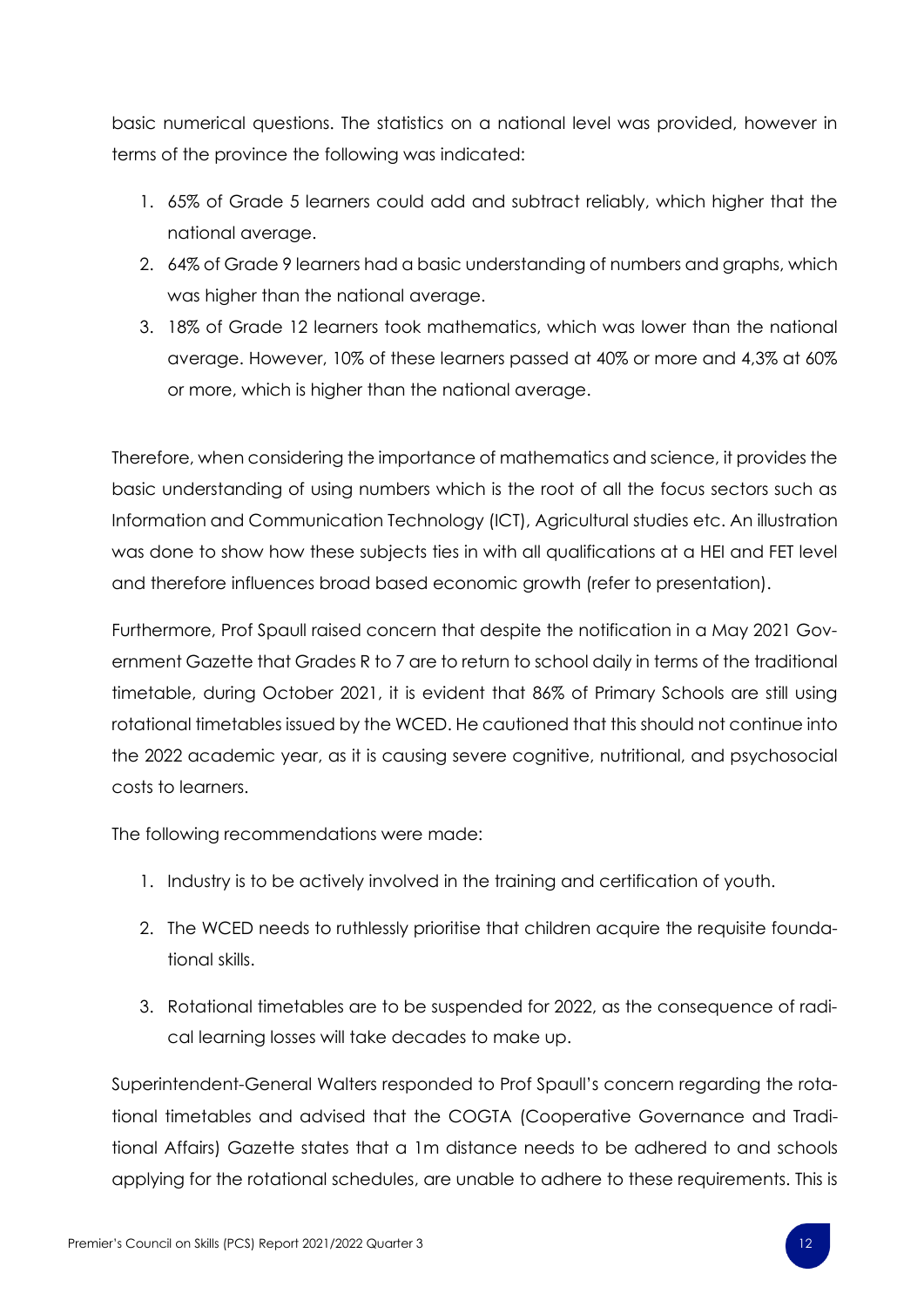important to note when referring to the 86% of schools still on rotational schedules. He also shared that in a recent strategic planning session with Minister Schäfer, foundational skills were indicated as a priority by the department in ensuring that learners are equipped with the necessarily skills early on. Prof Spaull responded that currently the gazette is being contested.

**Outcome 1:** Premier Winde advised that a Provincial strategic team consisting of representatives from the Health and Education departments would need to be established, in addressing address the challenges of the rotational timetables.

#### <span id="page-12-0"></span>**3.4 Dual models of Education in Austria by Dr. Matthias Forcher-Mayr**

Dr. Matthias shared that due to the popularity of the TVET system in Austria, 80% of youth participates in this model, which is the highest in both Europe and OECD<sup>2</sup> countries. This is a model that some time to form and required social partnerships to form between the Ministries of Education, Economics, Labour, and various economic chambers. These social partners have constant dialogue to determine the needs of the young people and streams are revised according to what the market needs.

The system consists of 2 streams, which relates to:

- 1. *Dual system*: Grade 10 learners enter for a period of 2-4 years on acceptance by an Apprentice at a company. Learners spend 4 days a week at the company, 1 day at a vocational school and concludes the programme with an Apprenticeship exam.
- 2. *Vocational Colleges*: Grade 9 learners enter for a period of 2-5 years, with vocational practise taught in workshops and internships being mandatory during holidays. This is the main route for young Austrians toward matric.

Training in both streams is based on occupational profiles and standards, with the curriculum being agreed upon by social partners and revised on labour market needs. Vocational teachers must have a minimum of 2 years industry experience and 50% of learners' time is dedicated to vocational practice and theory. General education is also strongly linked to the vocational curriculum and the success of the system can be attributed to:

➢ High levels of commitment by the various social partners.

<sup>&</sup>lt;sup>2</sup> 38 Member countries spanning the globe, from North and South America to Europe and Asia-Pacific.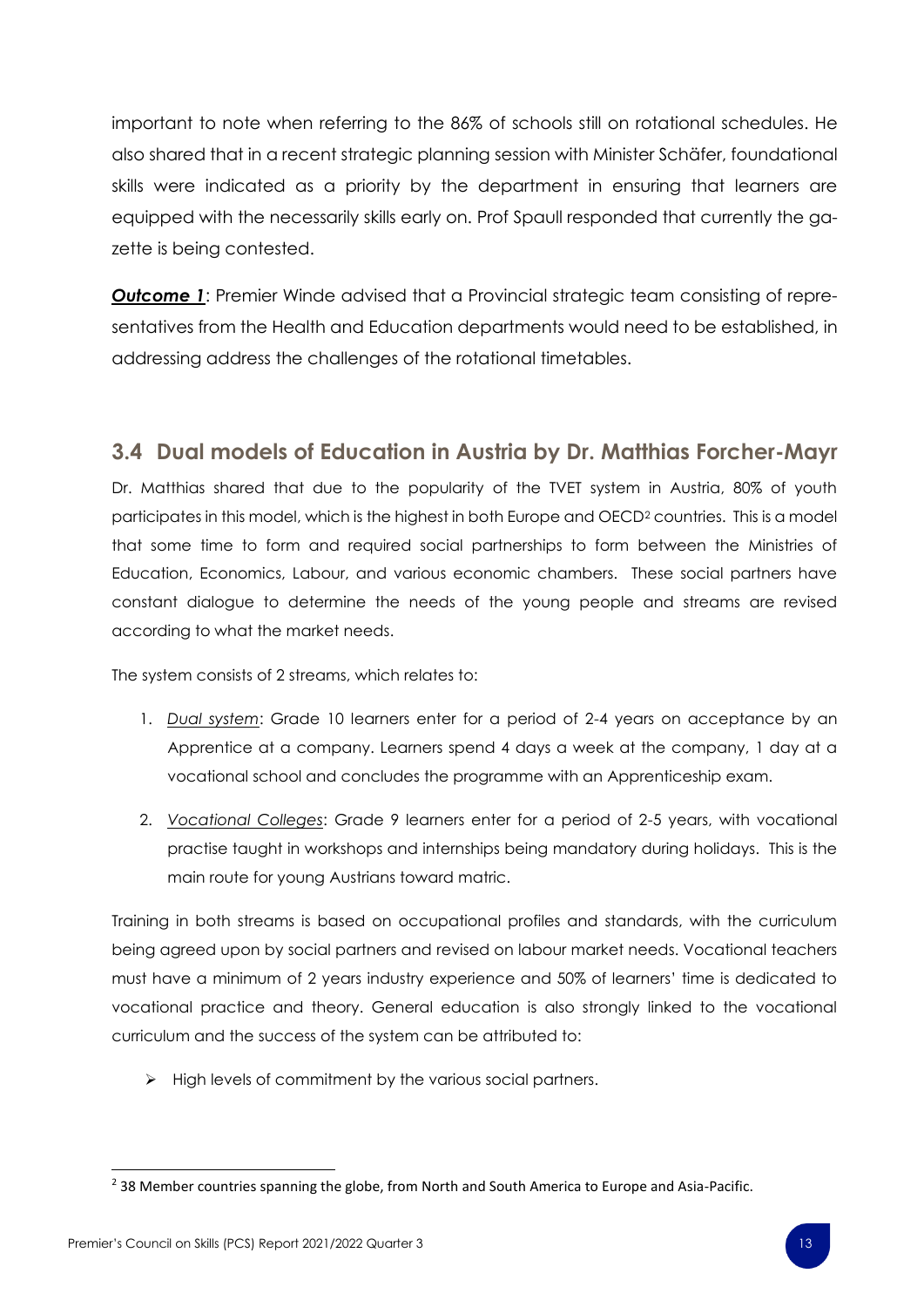- ➢ Curricula is revised regularly to address the need of the labour market.
- ➢ Industry experience of TVET teachers has an emphasis on practical training.
- $\triangleright$  The system focuses on both employability and social inclusion known as the training guarantee, which ensures that all youth has a right to participate in a TVET system.

Based on a South African perspective, Dr. Forcher-Mayr recommended that:

- 1. It would be important to include the informal economy with its specific stakeholders and needs, as Apprenticeship's form part of this sector and knowing how support could be provided to build these arrangements, would be beneficial.
- 2. There are critical debates amongst TVET's that Apprenticeship skills contributes towards economic growth and within the SA landscape, focusing on only the formal labour market would have little impact on the poor or rural youth.
- 3. Having taught in public schools across various provinces in South Africa, he has determined that the curriculum leaves very little room for deep learning. Therefore, for quick wins, consideration should be given to school based NPOs (non-profit organisations) governed by representatives from the education and industry sectors to work on training programmes jointly developed by these stakeholders.

#### <span id="page-13-0"></span>**3.5 WCED presenting their strategic intent by Mr. Haroon Mahomed**

Mr. Mahomed provided an overview of the strategic intent of the WCED to create articulation paths through their curriculum band for school learners, challenges experienced, and opportunities sought for partnerships. He introduced the concept of MOB (More, Other, Better) and indicated it as the phrase or concept to remember and mentality to adopt. Based on earlier remarks by Minister Schäfer around the urgency of the current skills issues and disruptions of the pandemic, he posed rhetorical questions of "what can we do more, what can we do other, what can we do better?" to explain the MOB concept. He indicated that MOB represents that all parties including the WCED need *More* partnerships to work in *Other* and *Better* ways to achieve the required objectives.

There is a mismatch between education and business and to strengthen the skills pipeline in moving from homelessness to supporting spaza shops, the WCED has adopted the womb to tomb 3-pronged approach to strengthen the formation. Working with industry to expose young people to work will assist the 3-stream approach to strengthen the skills foundation and this would help them deliver on their Annual Performance Plan (APP) targets, which has conservatively been set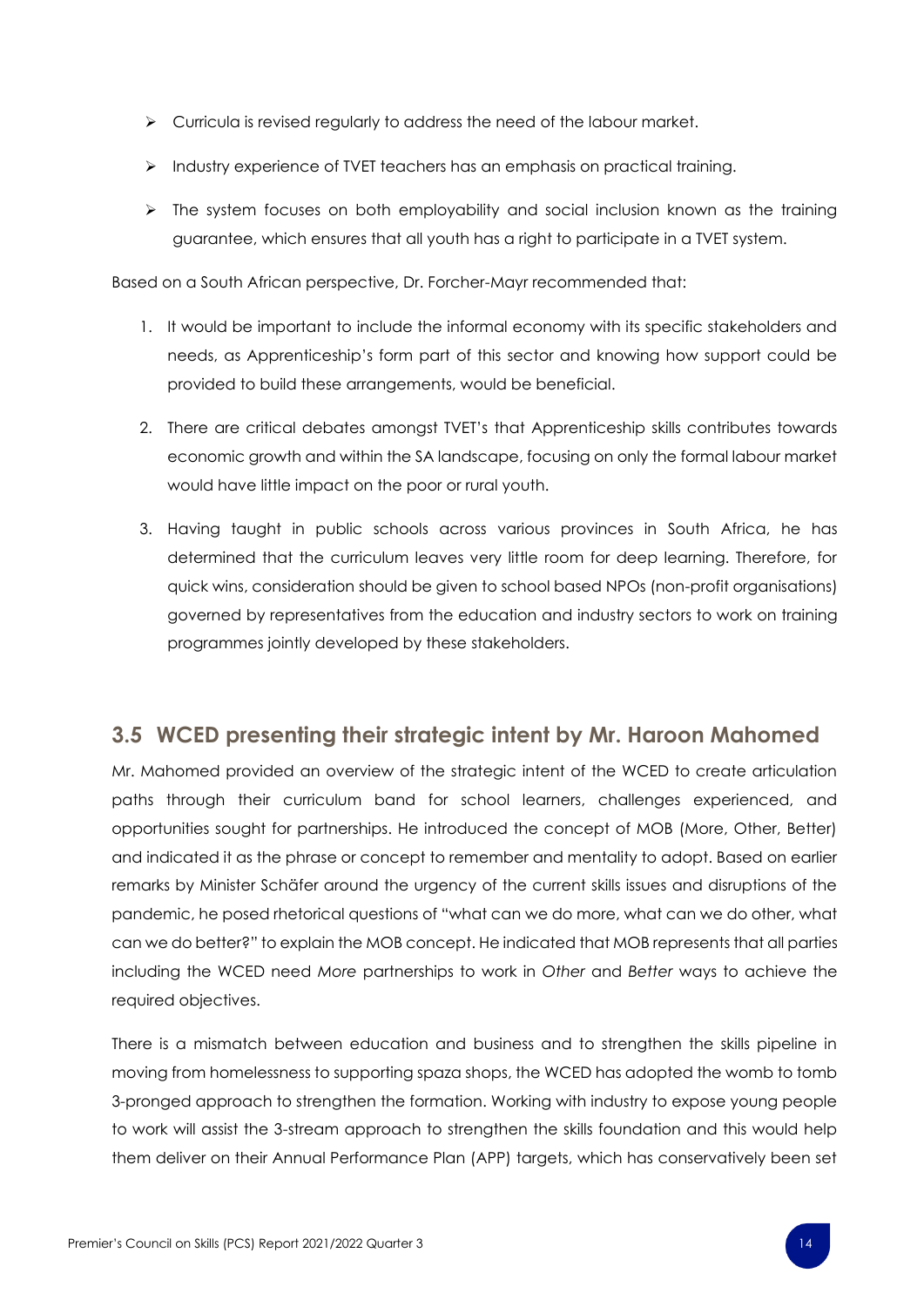at 12% over the next 5 years. He provided more information in respect of the 3-streams policy development and implementation, indicating the new subjects proposed for Grades 8 and 9. Currently, there are 26 Schools of Skills within the province providing the learning pathway that equips learners aged 14-18yrs, with some having enrolled with TVET Colleges in the region.

The pandemic has provided opportunities, and it was highlighted that the WCED will give expression of commitment to expand skills opportunities. An overview of the sectors identified for this to occur was shared i.e., ICT, Agriculture, Manufacturing, Tourism, Textiles and apparel, Wholesale and Retail, Real estate, finance and business services and Green jobs. Learning needs to be adapted to quickly from school to work, as the vision of WCED is that they want all citizens to participate meaningfully and equitability in the economy and social activities.

Stakeholders along with government should have a shared goal to reduce unemployment and some of the partnerships with companies such as Oracle Java, Food gardens, MerSETA and FESTO was shared. A Provincial Skills Competition had been launched during 2018, however was suspended considering the pandemic but there are plans to resume during the 2022 period. Video clips of these events have been included in the attached presentation.

An overview was given of the 27 focus schools and the number of enrolments within the specialty subjects during the 2021 period, with 391 for Civil Technology, 473 for Electrical Technology and 513 for Mechanical Technology. The partnerships that WCED has secured was also shared to indicate the nature of the partnership and the number of institutions or beneficiaries affected.

Information around the WCED Entrepreneurship vision for 2030 was shared and indicated that there has been enrolment in 89 schools. Some of the recommendations stemming from this report refers to:

- ➢ Businesses encouraged to be actively engaged with local education institutions.
- ➢ Innovative methods and protocols would need to be developed in schools by geographical area.
- ➢ SMMEs should partner with local schools to help expose learners and teachers to industry "real world".
- ➢ Business should be more visible and be invited to speak at school events.
- ➢ Local businesses should offer hands-on experience to learners through mini-internships and activities during school holidays.
- ➢ Standardising agreements developed with relevant stakeholders.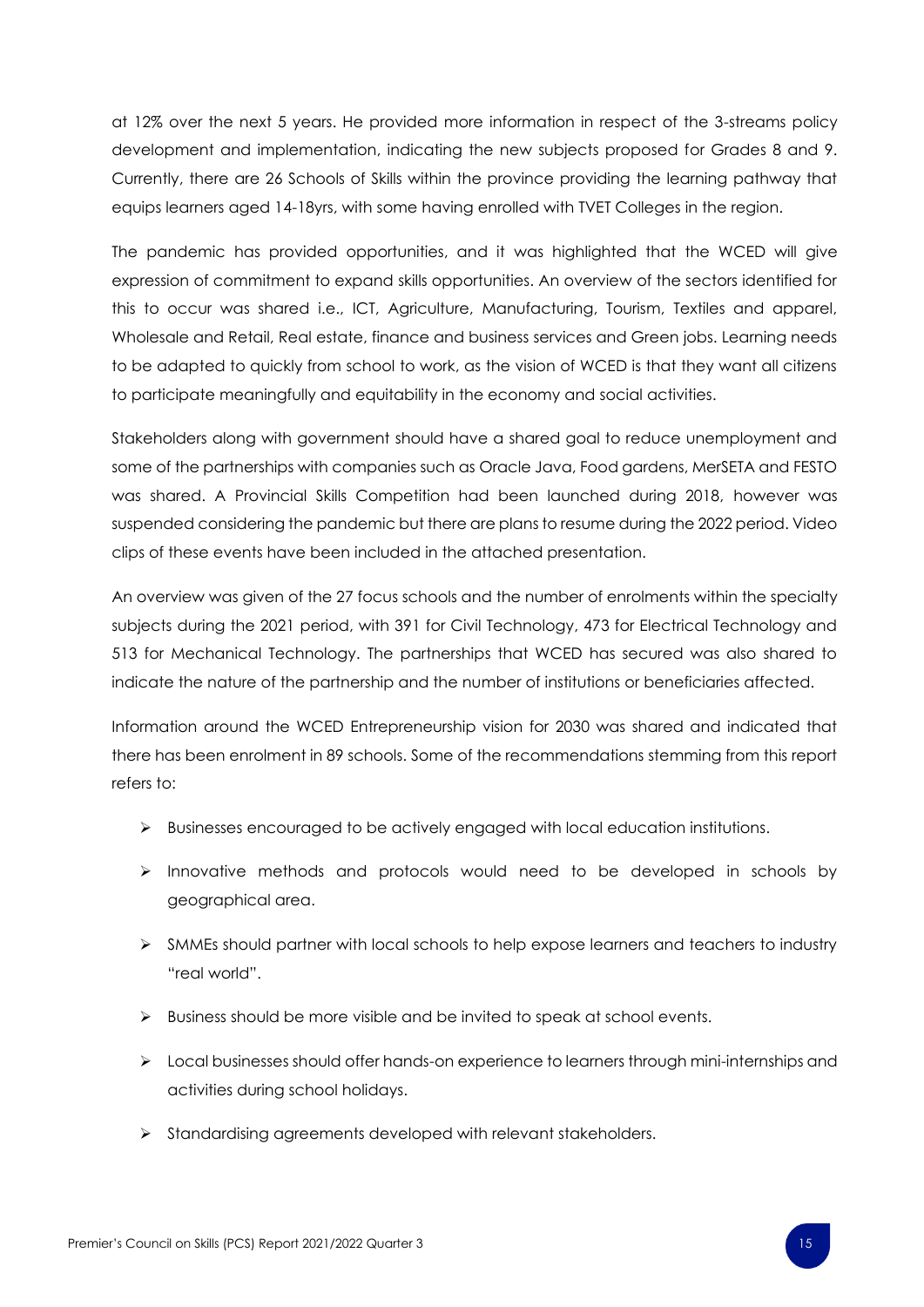➢ Using informal businesses as learning examples within schools to stimulate Entrepreneurship.

In conclusion, Mr Mahomed shared the flexibility of the WCED is receptive to innovation and discussions, provided some of the curriculum at national level and these possibilities and suggestions has already been tabled with relevant stakeholders. The way forward should include spatial planning discussion within the districts and each school having a curriculum repositioning plan. Some thoughts on collaborations needed was also shared how industry could assist the WCED with:

- ➢ Teachers needing to be upskilled in technical subjects to meet industry standards, such as mathematics and science.
- $\triangleright$  The recognition of practical training in various specialisations for technical and vocational subjects.
- ➢ Attracting more unemployed Artisans to teach.
- ➢ Enhancing curriculum through multiple certifications.
- ➢ Enhancing support for workplace skills development after school to access learnership programmes.
- ➢ Closer collaboration between HEIs/TVET Colleges and focused schools.
- $\triangleright$  Schools to have a dedicated industry partner.
- ➢ SETAS to start recognising that schooling system is a pipeline for skills development.

The concrete follow-throughs will include the DEDAT and WCED having discussions with respective partners post-PCS for any support with the +/-300 schools, as this will allow to jointly support matrix for school and industry to develop requisite skills.

#### <span id="page-15-0"></span>**3.6 Showcasing of Case Study partnering with WCED by Lea Smith**

Mr. Smith as the Chairman of the Plumbing Board shared the collaboration with the WCED in proposing new spaces for building synergies with industry. The objectives were to ensure alignment in the skills pipeline by looking at exiting scholars entering the workplace with the requisite competencies. This entailed mapping a career path from school to obtaining a plumbing qualification.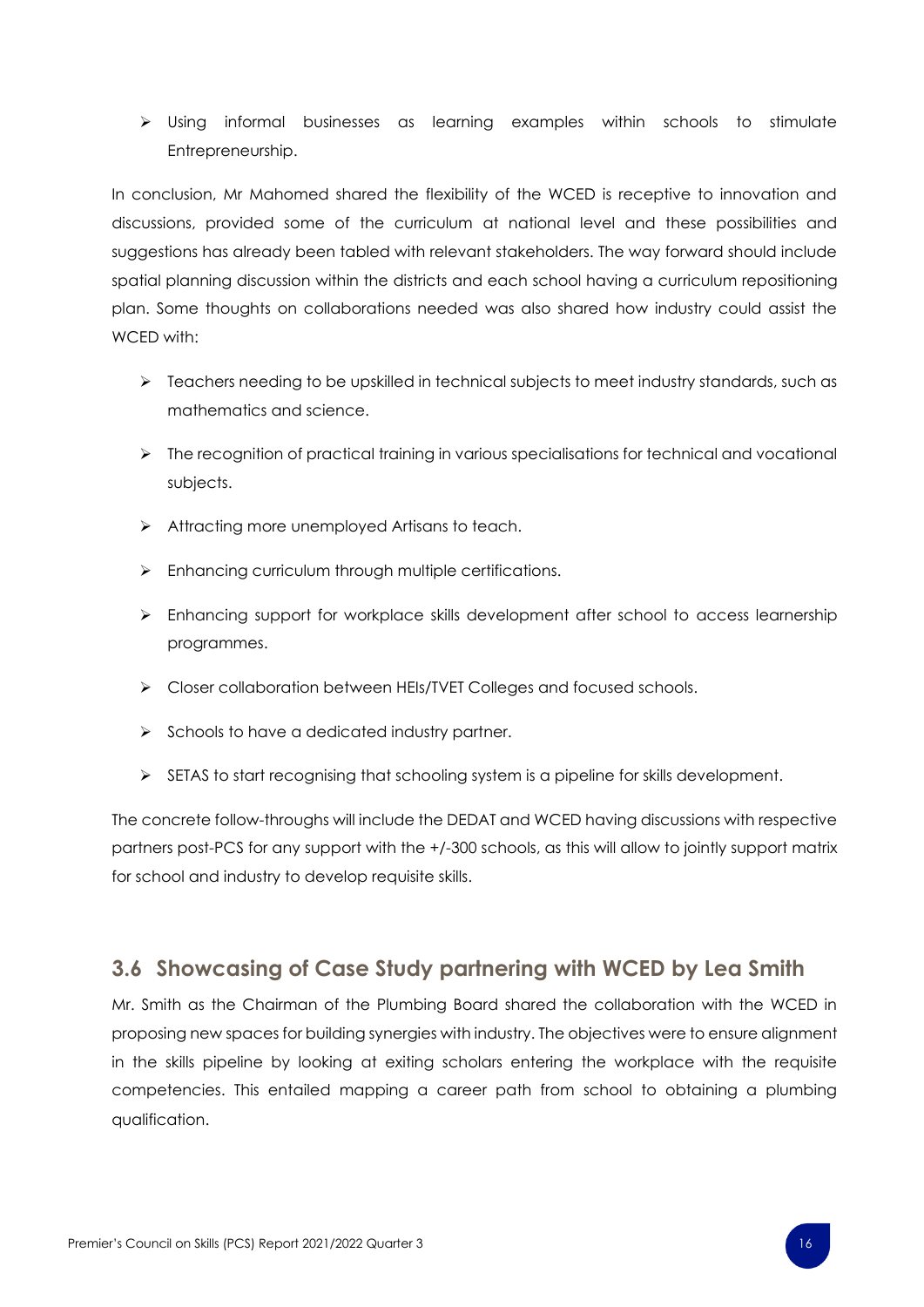The project objectives included 1) strengthening the skills and capabilities of learners; 2) strengthening the skills and capabilities of teachers; 3) addressing employability and economical potential; and 4) promoting professionalism in the industry. The aim was to develop a subject for Plumbing, and this required determining whether there was existing curriculum or a need to still be developed. Feedback from the WCED indicated that elements of the Plumbing subject was incorporated in a subject called Civil Services, which allowed the PMB industry to ask how they could assist in meeting the objectives without reinventing the wheel.

The board clarified that they would only drive and create something sustainable, nationally recognized and has bang for the buck. It was then decided to take the best curriculum and place it in a Learner Management System (LMS) which would be available to any interested learner in the country for free, giving rise to a hybrid learning model. Therefore, allowing the focus on achieving the objectives set and determining how mapping from the school pathway, will give rise to dual certification. This would allow exiting learners to go through a RPL (Recognition of Prior Learning) process when applying to industry, as they possess the necessary formal qualification provided through industry.

Some of the challenges encountered when mapping the curriculum against the qualification, was the uniqueness thereof and the qualification would consist of theory, simulated practical and workplace experience. The theory and practical was mapped for the 1st phase, with workplace experience being considered in the 2nd phase when industry came on board. When reviewing the statistics of the curriculum, 70% of the theory could be aligned which would tick a box. However, with simulation there would be capitalization and ongoing costs in respect of set-up. There's ongoing deliberation to find a balance between these two aspects.

In conclusion, he mentioned that mathematics and science remain a challenge as it's a requirement when taking the plumbing subject. There is also a need to make the trades more attractive. However, in the main, it is important to continue making a difference no matter how small it is.

# <span id="page-16-0"></span>**Industry Engagement facilitated by Mr. Nezaam Joseph**

Mr. Joseph indicated that this part of the programme would consist of four Panelists in the sectors of BPO, Wholesale and Retail, Financial Services, and ICT industries. These industries combined contribute 25% towards the GDP (Gross Domestic Product). The BPO sector is an example of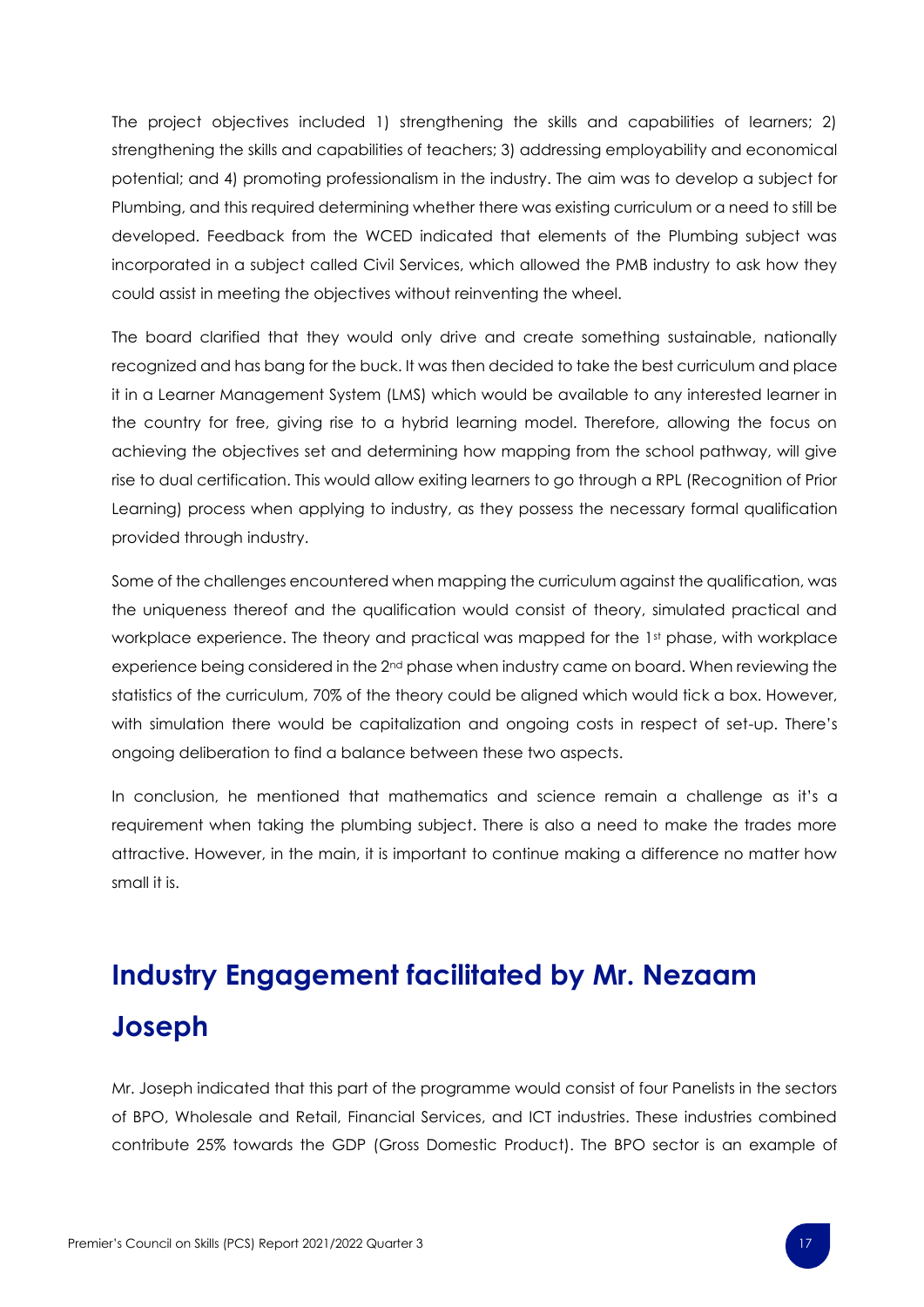getting the pipeline right, as the sector has grown at 1400% in 10 years. During the 2020 period the sector added 20% more jobs, with 55% of these jobs being in the WC province.

In respect of the Wholesale and Retail sector, Pepkor is the largest employer within the province, employing 250 000 individuals, the Financial Services sector is the single largest sector within the GDP, and in terms of the ICT sector, Clickatell is responsible for servicing 220 countries in different geographies and provides support to 15,000 clients globally.

#### <span id="page-17-0"></span>**3.7 BPO Industry by Brandon Aitken**

Mr. Aitken indicated that the BPO forum of competitors mentioned earlier by the Premier is still collaborating to ensure the pipeline can facilitate economic growth and as a board member of the Cape BPO, is representing them at the forum engagement. His main responsibility is generating growth, and this is done by instilling confidence with investors regarding the skills and standard of education for South Africa. He will therefore provide insight into the BPO sector and provide an overview of how working together could achieve the required objectives.

The successes experienced to date would not have been without the collaboration and assistance from government and currently the sector countrywide has 80 000 young people serving international clients. He shared that a Fintech contract was signed with a Canadian company, which will create 100 new jobs for the province over the next 6 months. This also introduces the need for new skills and of the 5 000 individuals with Webhelp at least 1 000 individuals were introduced to the sector through work readiness interventions. In closing the education standards of matric to the minimum standards of the industry, the focus is on soft skills, basic numeracy, language comprehension, problem-solving abilities, and simple use of digital applications.

In conclusion he indicated that there is a demand for more complex digital skills such as coding, for data labelling which South Africa is currently unable to provide evidence of competency existing and the aspect of data analytics, which the country is losing to India. Computer literacy has therefore advanced and these need to be incorporated in the basic education phase to provide the foundational skills required by the youth. This would provide them with confidence to pursue opportunities in a vibrant sector which aims to create 500 000 jobs over the next 10 years.

#### <span id="page-17-1"></span>**3.8 Wholesale and Retail Industry by Simone Felix**

Ms. Felix indicated that she's happy to form part of the narrative and Pepkor being afforded the opportunity to share their purpose. The group's brands include Pep, Ackermans, Refinery, Captain,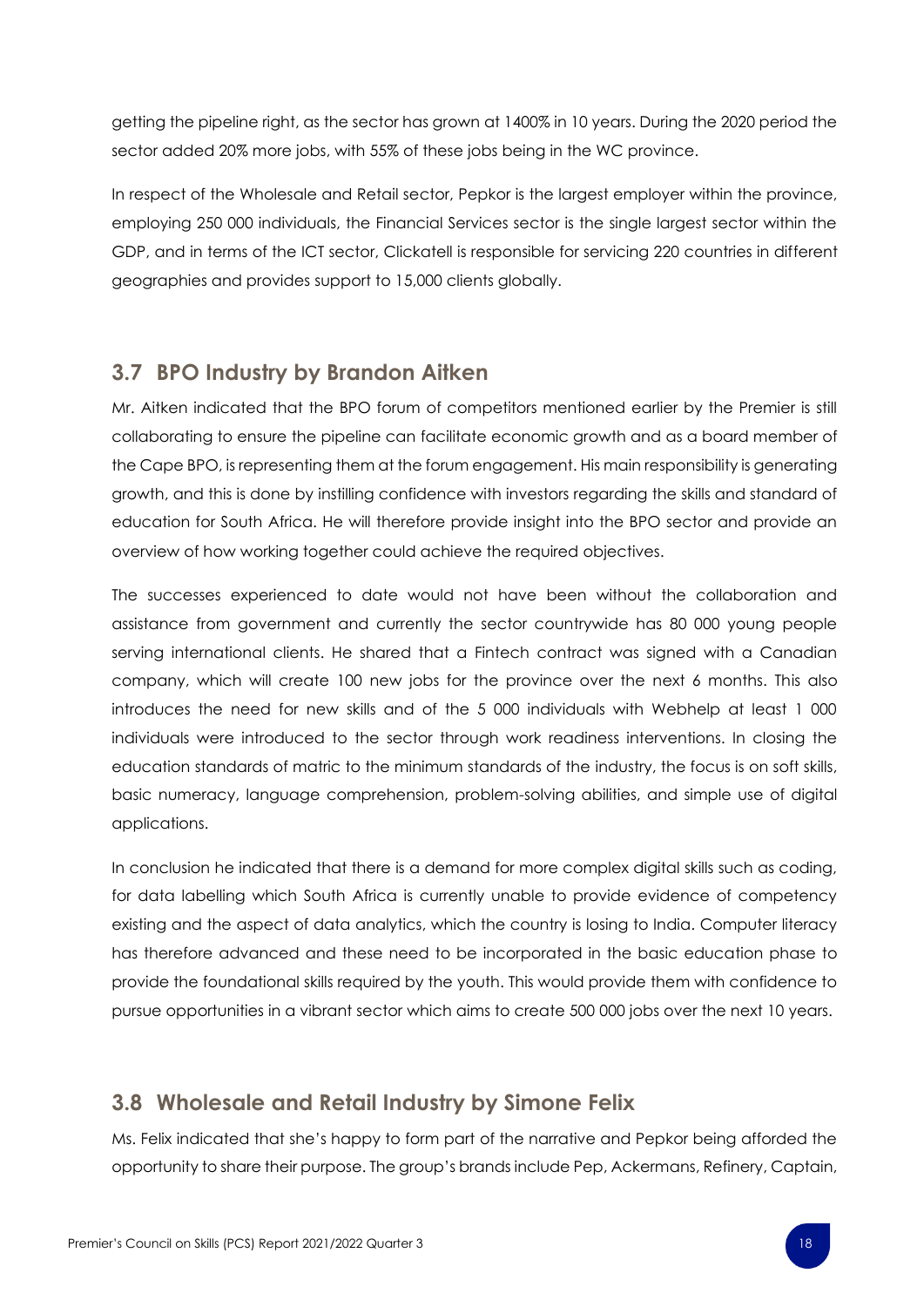Flash, amongst others and although she's representing Pepkor, all the brands are invested in upskilling the youth. With the purpose being to create a difference in people's lives, the Pepkor Skills Academy was established during 2020 as an enabler for the group of brands and as an implementation partner for collaboration such as the PCS.

Pepkor's 3 main pillars for focus are on SMME development, which is high on their priority list; a disability strategy, called the era of enablement; and focusing on job creation and youth development. Annually, the group onboards learners, graduates, and interns. Some observations from these intakes are that individuals are not retail or work ready and still need some moulding to become capable in performing their tasks and that retail might not be their first choice of occupation.

Therefore, the model being proposed is called Access Retail and the model is flexible enough to adapt to both technical and vocational skills. Essentially, Pepkor would like to start engaging learners at Grade 11 to introduce them to career guidance and career opportunities within the retail industry. This would also include the skills needed to work within the retail industry such as digital and fintech skills, which can be incorporated into the model. She advised that opportunities are available to those interested in job shadowing within the stores and head office environments.

At Grade 12 level, the academy would focus on work readiness which is an accredited programme and learners would be introduced to EQ skills, to address the gap between the expectations in the World of Work versus that of the learner not being on par. Therefore, at the end of that year, the learner would be both work and retail ready and have the requisite skills and better grounded.

In conclusion, she indicated that these learners would be offered 3 opportunities 1) Bursaries for top performers; 2) online qualifications or learning vouchers for those unable to afford HEIs or TVET opportunities; and 3) being absorbed within the company on a Learnership. The aim is to ensure there's a pool of candidates that are employable for the South African industry at large.

#### <span id="page-18-0"></span>**3.9 Financial Services Industry by Caroline Marwisa**

Ms. Marwisa shared that it's a privilege for Old Mutual to be part of the deliberations on skills. With the technological and macro environment changes being experienced, skills are a topical subject for the organisation as it affects how work is being done. Research indicates that more jobs are being created through these technological changes and therefore the question should be how skills and the pipeline are developed to keep up with the changes.

With the shelf-life of skills becoming shorter, it is important as an employee to determine how flexible the workforce is to adapt to the changing landscape. The skills required within the sector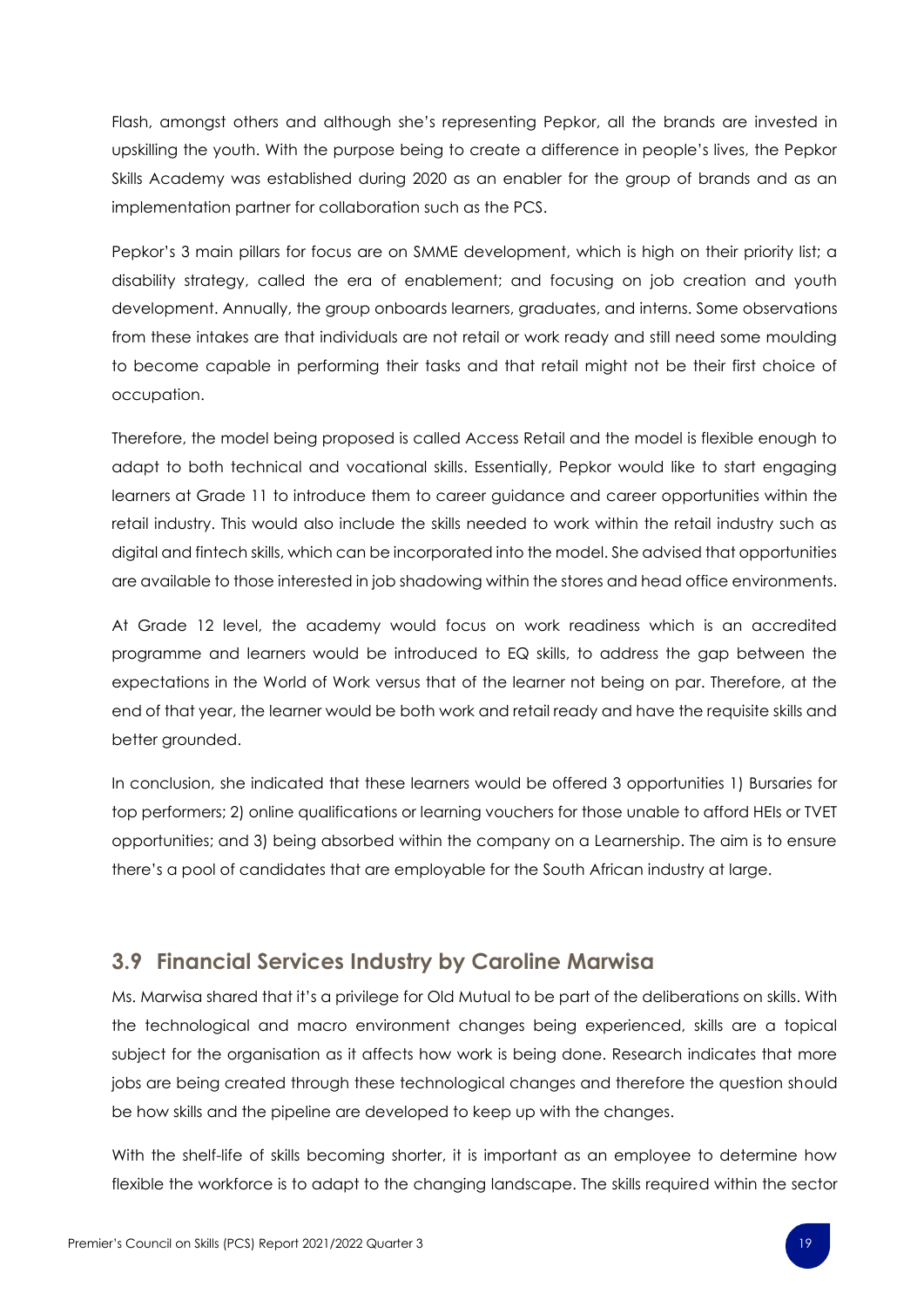relates to cognitive skills and the ability to problem solve. It is then important how individuals approach different scenarios and how they problem solve an issue, as the work environment does not remain static.

There is also the aspect of agility and having a mindset of learning on the job. Concern therefore arises in what this means for the education sector, as we'd like to have the current curriculum taught remaining relevant and not becoming obsolete as individuals exit. It is therefore important to build on capacity for resilience and emotional intelligence as this will assist individuals to help in adapting the changing environment.

It is also important to become customer centred in ensuring that individuals know how to engage with clients making customer engagement management and social skills part of the required skillset. Design skills are also becoming very important, with companies having to focus on customer experiences and responding to their needs.

Finally, it has become apparent that young people are unaware of opportunities and potential career paths that, as this not necessarily aligned to the curriculum. From a technical perspective it is difficult to find skills in fields such as underwriters. With the evolvement of machine and technology, there is also skills such as data science, cloud computing, etc and the move towards digital platforms.

In conclusion, these are the emerging skills that have been noted within the sector, so it's important to plant the seeds of a growth mindset within learners. Old Mutual's robust strategy allows for investment at grass roots level, with bursaries and learnerships being made available to learners to participate in training programmes and absorbing within the industry. However, more collaboration is required on the career awareness front.

#### <span id="page-19-0"></span>**3.10ICT Industry by Pieter De Villiers**

Mr. De Villiers indicated that the youth is both the future of the economy and the country's biggest opportunity. All the focus areas identified encapsulates a component of digital skills, however the current systemic failures are detracting from the necessary skills being developed.

Companies are outsourcing the required skills, with Clickatell contracting more Software Engineers in Toronto than in Cape Town, which is becoming expensive. This is not due to a lack of trying from either the government or other social partners present, but due to skills continuing being built on a framework belonging to the apartheid era.

Therefore, the focus needs to revert to skills being provided at a foundational phase to ensure competencies are built early on. He shared some learnings observed over the past 2 years,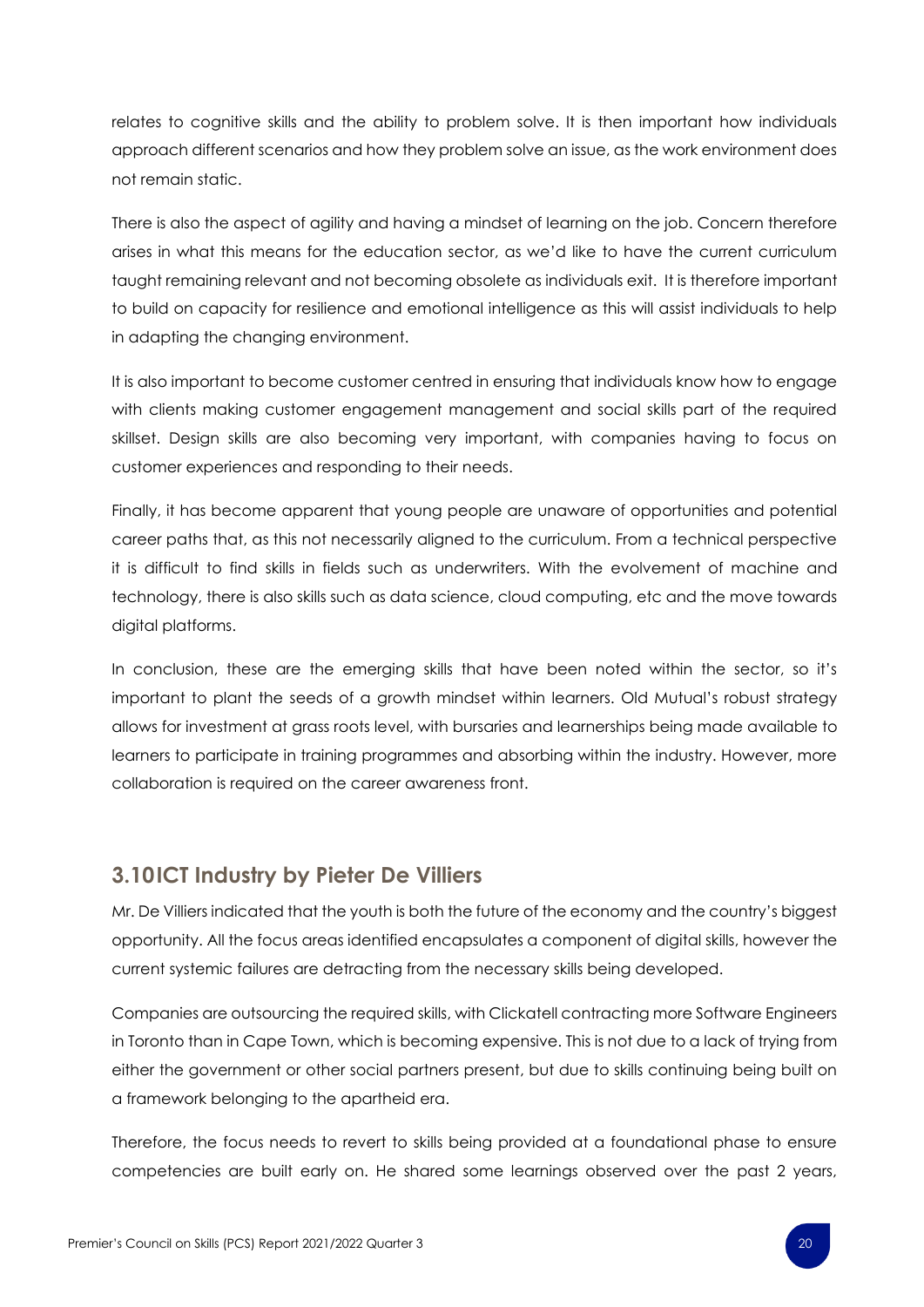engaging 110 organisations, which ranged from NGOs and NPOs at school-level, running Robotics clubs and companies such as Cape IT Initiative (CITI), Harambee and Codex who provides training to learners directly out of school. Plausible and successful interventions have been undertaken by organisations such as DEDAT, WCED and others, who can affect the necessary change. However, these programmes are short-lived, whether this is due to funding or administrative constraints is unclear.

There needs to be a focus on the 63% of learners that are not matriculating and the supply issue that is developing despite best efforts. He shared that the biggest growth limitation in the country is the lack of Entrepreneurship, which is not related to funding concerns, but rather skills. This is creating a bigger divide with learners dropping out still not being able to sustain themselves and certain services needing to be outsourced to countries such as India, Eastern Europe and elsewhere. This is the single biggest opportunity.

Interventions is required to address policy and curriculum changes, however due to bureaucratic processes, industry is not expecting this be the responsibility of government alone. What is needed is the platform and access government can provide social partners to collaborate and find mechanisms to address the pipeline and skills issues. Government therefore needs to duplicate best practise programmes for implementation.

These interventions need to start at school-level, by industry adopting a school. This would require a clear framework by all stakeholders in terms of the action to explore new pathways and journeys to work. It is recommended that the current NGOs and NPOs already working with schools collect efforts, standardise a programme with certification and government providing the airtime to serve at scale.

In conclusion, further conversations should include the setting-up of digital apprenticeship centres in every major town of the province. Ensure they are uniformed and capacitated by stakeholders with know-how and partners to scale.

## <span id="page-20-0"></span>**Industry Engagement facilitated by Mr. Rashid Toefy**

#### <span id="page-20-1"></span>**3.11Oceans & Maritime Sector by Debbie Owen**

Ms. Owen provided a brief overview of the establishment of the Simon's Town Maritime School during 1995, with funding obtained from Safmarine. This is a partnership between industry specialists and educationalist and 26 years later its sports alumni from mostly disadvantaged communities across South Africa. These individuals working in the maritime and related industries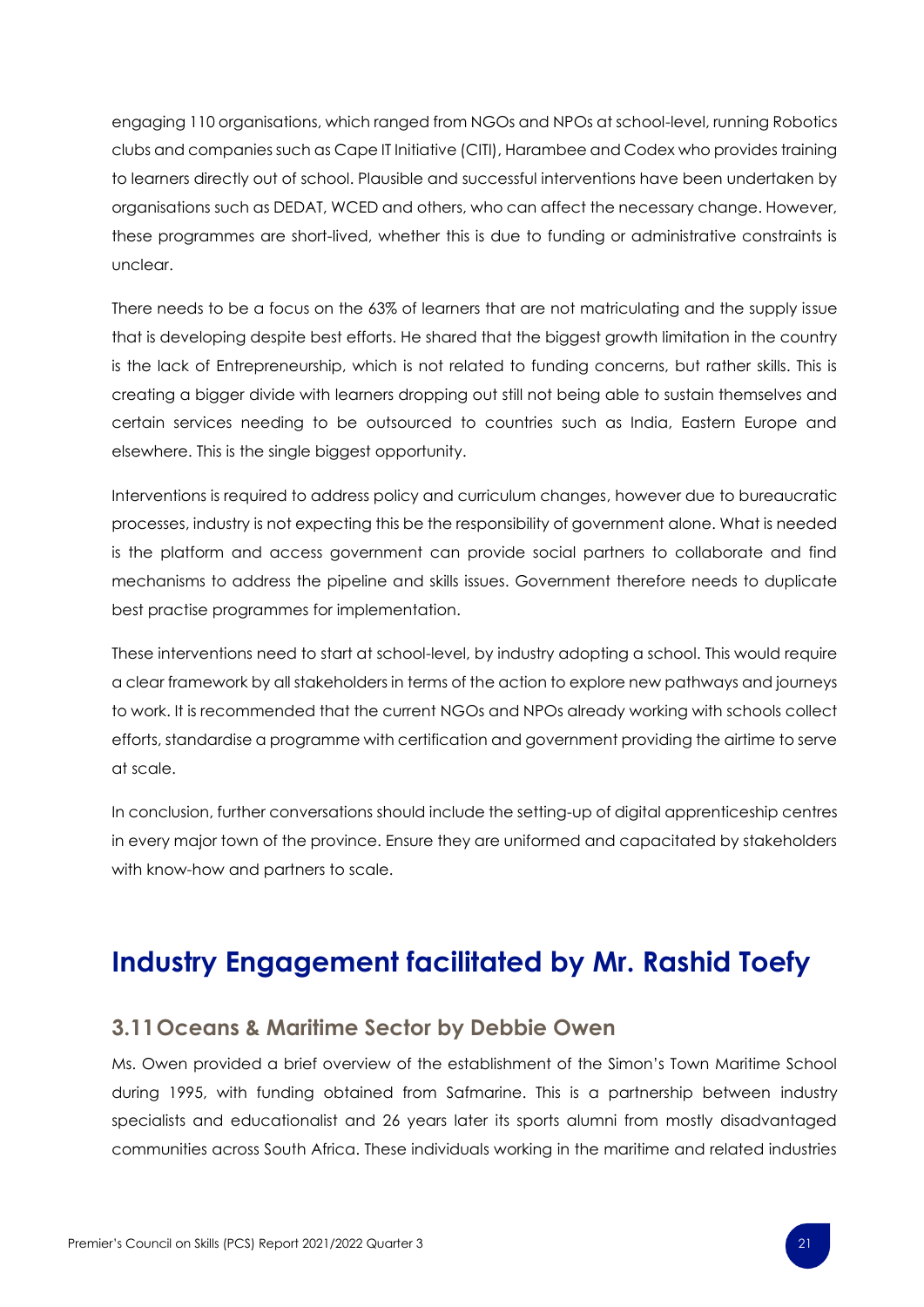consists of Master Mariners and Marine Engineers, both male and female, licensed to command ships of any shape or size in the world.

The programme has won a lot of awards; however, the real rewards has been seeing the positive impact this has made on deserving youth. The programme serves as a feeder for industry, with learners leaving school with a qualification and into entry-level positions with local and international companies such as MAERSK, MSC Star, Green Rod, Oceana Fisheries, etc.

The programme was initiated to address youth unemployment and poverty and providing individuals opportunities to create better lives. It was to prepare them for careers in the maritime and related sectors whilst still at school and in support of transforming the sector. The programme also acted as a feeder into industry and provide high quality entrants.

Starting at school level, the classroom teaching is supplemented with activities and interventions beyond the classroom. The hard and soft skills taught aims to boost individuals and the hostels have proved to be beneficial, as the environment teaches them life skills such as EQ, conflict resolution, teamwork, decision-making and problem solving.

The programme is 100% donor funded including a building provided by the TK Foundation, which during the lockdown, provided video lessons to learners. These relationships are leveraged, as they are partners, mentors, and future employers. Learners are exposed to local and international opportunities through conferences which provides them with a broader perspective of the industry.

The school has an advanced simulation facility which is PC-based and acts in the same way if learners were working on a ship. The support to learners allows them to adequately prepare for the workplace, as the aim is to get them into industry or provide necessary tools for selfemployment. The pipeline and pathway have been successful, as the learners are not just education but prepared for employment opportunities. The industry support has also been very important to the success of the model, with high-level engagement with a broad range of stakeholders relevant within the industry.

In conclusion, she added that partners should ensure that an appropriate framework of expectations is developed to attract industry support, incentivising educators to spend time within industry is encouraged to ensure you remain relevant and create opportunities for learners to engage with industry professionals. The model works, even though it's not perfect, can also be adapted to fit various sectors to scale. Further engagement is encouraged to continue the partnership and broaden the impact beyond the Simon's Town school.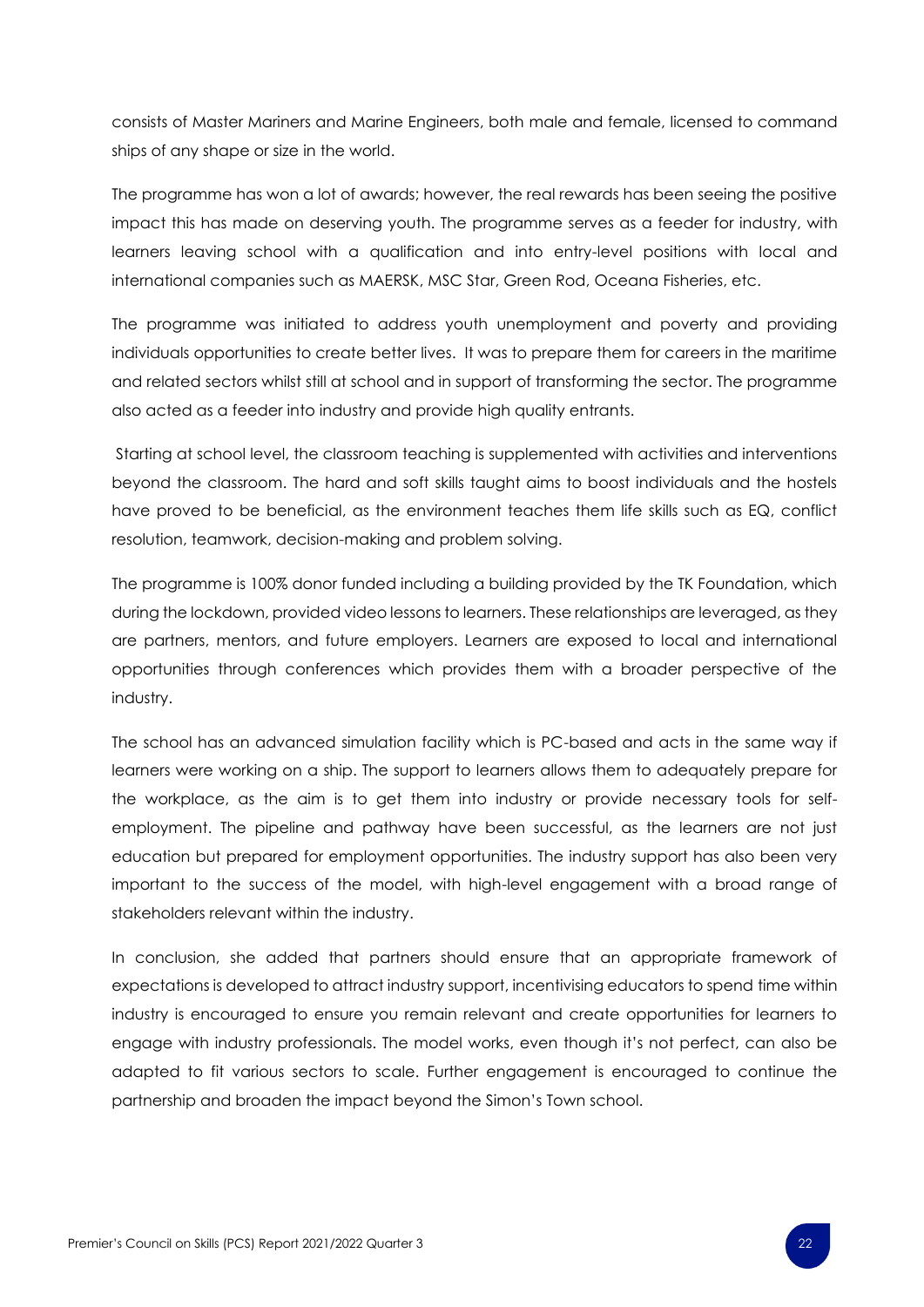#### <span id="page-22-0"></span>**3.12Transport and Logistics Sector by Gideon Neethling**

Mr. Neethling indicated that Golden Arrow Bus Services (GABS) runs a fleet of over 2,200 buses and employees 2500 people. Training is a fundamental element of the organisation, with 2019 having seen 17,000 training days within the company. There are operational changes coming and a budget for 50 apprentices.

GABS is currently testing 2 electrical buses with a third available on the roads of Cape Town in 2022. With the world going electric and vehicles following suit, it might be crazy when saying that is what South Africa needs to do. However, a wild prediction is that in less than 10 years, South Africa will be generating more electricity. This might not be generated at appropriate times, but there is a need to prepare for the next step when oversupply occurs.

GABS has started a 2-star apprenticeship training programme that has a group of 20 individuals in occupations such as Diesel Mechanics or Automotive Electricians being trained in other trades and therefore completes with 2 qualifications. The next batch will consist of Vehicle Bodybuilders and Spray Painters, as that's the type of flexibility required in the future.

Some of the challenges experienced on programmes to date has related to school leavers not ticking the boxes of the MerSETA and therefore unable to write the Trade Test. Specific numeric requirements are obstructing their progress. Other challenges included administrative issues for funding. GABS have the capacity to train 450 artisans over 3-4yr period if taken on in staggered onboarding processes at 10 individuals a month. Those unable to be placed in industry will be offered a job as a bus driver in the interim.

In conclusion, the biggest challenge is providing matriculants with a bridging course to allow them to the tick the required boxes for MerSETA as GABS is be able to get them trade test ready.

#### <span id="page-22-1"></span>**3.13Renewable Energy Sector by Ms. Mpo Mookapele**

Ms. Mookapele shared that whilst listening to the other Panelists and speakers many of the same issues resonated, and based on challenges highlighted by the GABS representative, indicated that obtaining the 2-stars from the TVET Colleges is problematic for the SETAs as well. EWSETA has experienced similar challenges with low-level requirements for someone to trade test and in conversations with NAMB is hoping that roll-out of exemption is successful.

However, on building the skills pipeline, she realised it is not a conversation that can be had without talking about the TVET Colleges or talking about the existing systems that is not functioning as it should. The intention is to fix the system, but the question is for how long and what investment efforts will be required for success to be reached. Based on the current trends for scaling and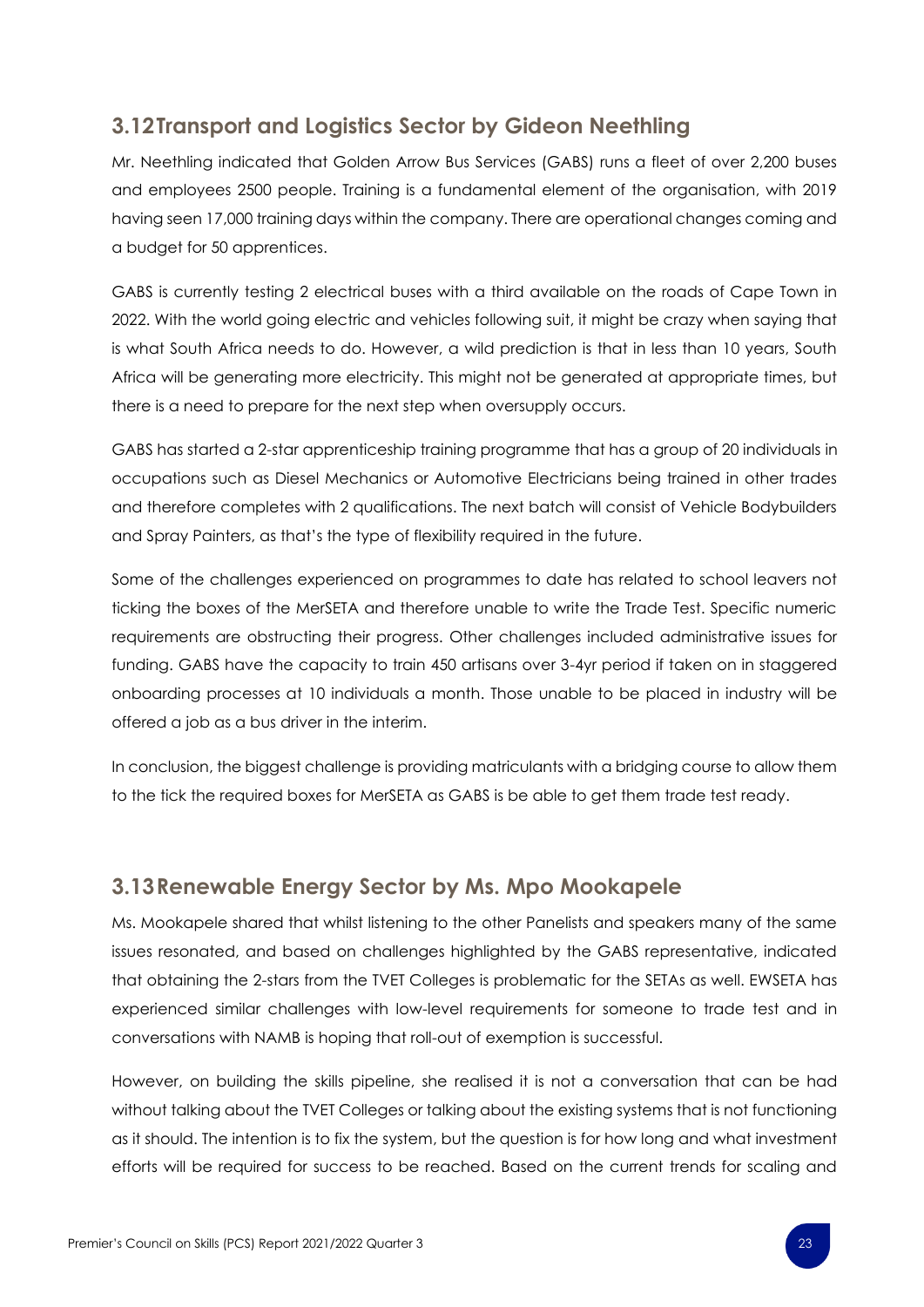reviewing the rapidly changing world of work to ensure access to proper and adequate talent at the right time, the current South African processes will never allow us to match.

When reviewing the registered qualification needed within South Africa, there isn't even curriculum to support the supply. International short courses are available, however only select few are trained on these funded by industry. This means that TVET Colleges are offering courses that are no longer relevant to industry needs, causing a mismatch and contributing to graduates being unable to secure employment.

There is a new world of work, however, has the foundational requirements been identified to feed into this. We are developing the skills for the country and at school level, HEIs are promoted and the 35% of matriculants unable to pass maths are the ones that most probably enrols with a TVET College. These enrolments are in lead occupations and occupational directed qualifications are a not a choice. This means, that this is not the learner's first choice, and that needs to be revisited.

This means that training needs to be led by industry, not the TVET Colleges or SETAs. The latter along with relevant qualification authorities can assist with curriculum development, however this needs to be led by industry based on their requirements. In the absence thereof, there'll be pockets of investment by different players created within the pipeline.

In conclusion, the main stakeholder previously identified was the learner, but it should be industry. It is also important to develop a consolidated picture of the demand for the country as this will assist with economic participation.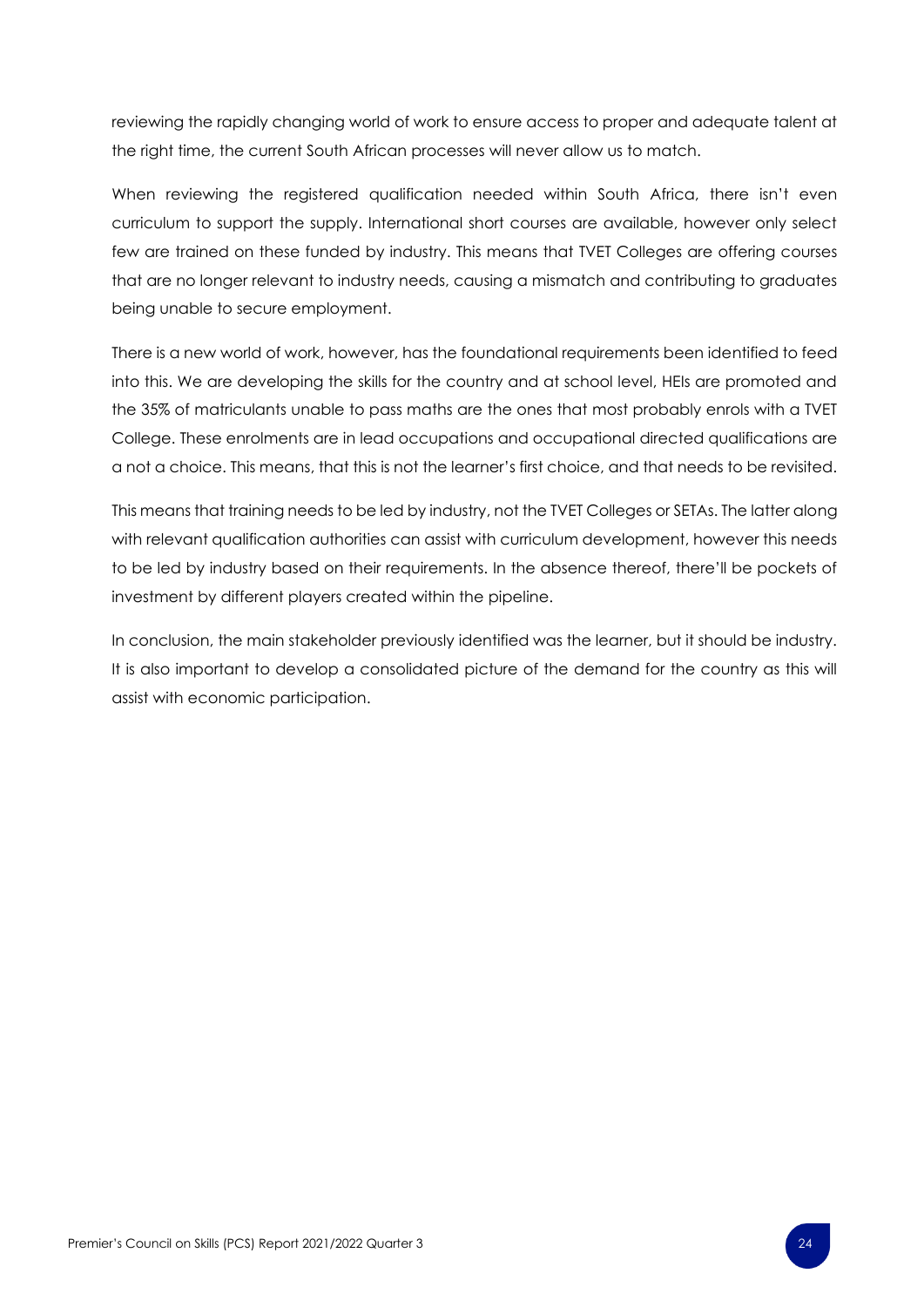## <span id="page-24-0"></span>**4 Way forward**

#### <span id="page-24-1"></span>**4.1 Summary of key points of discussion by Mr. Solly Fourie**

Mr. Fourie shared what's evident is the importance of the coalition between the WCED, DEDAT and industry partners. Throughout the event the need for collaborations were highlighted for these coalitions to be formed and based on Minister Schäfer's encouragement for business and education to form strategic partnership in addressing concerns. The Premier had followed with raising the skills issue as a ticking time bomb and turning it into a competitive edge so that South Africa no longer only focuses on a competitive workforce for the country, but a competitive workforce for the global economy.

Based on Prof Spaull's presentation, there is a need to focus on the foundational skills along with the socio-emotional and cognitive skills to complement the technical skills being developed. He indicated that an 'ah-ha' moment was experienced during the presentation by Lea Smith in respect of a highly technical skill easily incorporated into a curriculum system, in identifying how the curriculum works. A need to continue driving models of school collaboration exist to get that.

The feedback from the various presenters and Panelists on their commitment was encouraging, and these partnerships need to be built on between business and government. As a collective and for industry coalitions to be formed. This long-term focus will allow government to address the conundrum of working from plan to plan and requires a different set in fixing the skills challenge within South Africa as the global space is complex and multifaceted.

In conclusion he indicated that from Ms Marwisa's indications that the workforce needs to become adaptable to the tsunami of changes experienced, and Mr. Neethling referring to the requirements for the electrical vehicles being developed by GABS, there is a conditional need to drive a coalition more effectively, as the SETA and TVET College models are currently not providing solutions. This requires the WCG to work on an industry model.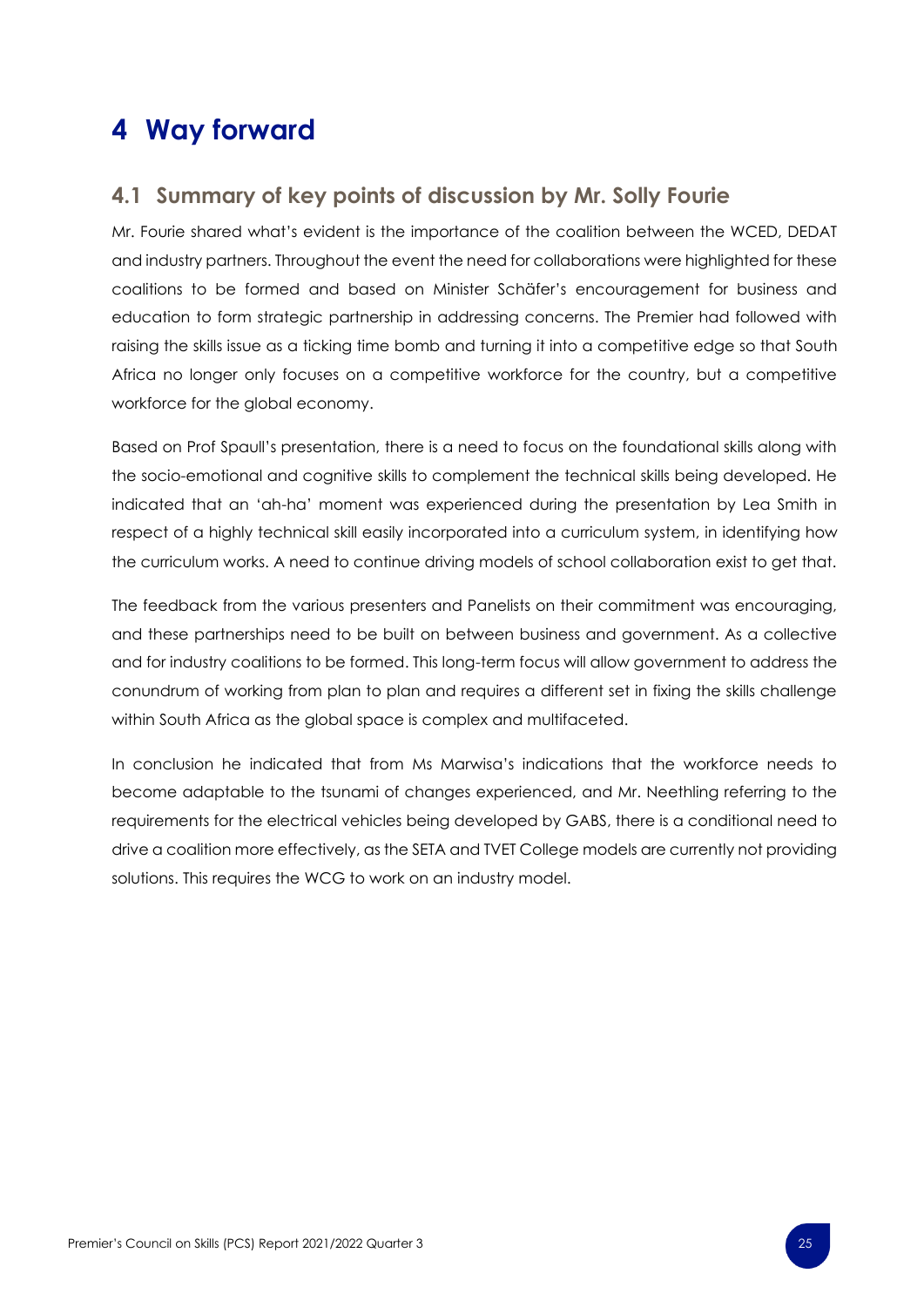#### <span id="page-25-0"></span>**4.2 Closing by Minister David Maynier**

Minister Maynier indicated in the Premier's opening remarks he referred to disruption and a recent article within the Financial Times spoke to disruption and in sketching the future, indicated how the skills of today will no longer be relevant by 2030 with changes in the skills landscape.

This change will come and will require working with stakeholders including business, to prepare for the future employees of the new world. The WCG is committed to building these coalitions referred to by Prof Spaull and to do more, do better and work from womb to tomb as indicate by Mr. Mahomed.

In closing, the Minister indicated that in the cross hairs of change, there needs to be collaboration to cooperate, as the tsunami of change that is coming can be dealt with by workers to adapt to the opportunities. As highlighted by Minister Schäfer, we need to ensure that education delivers the skills business needs within the Western Cape.

Stakeholders were thanked for their participation and contribution towards deliberations to the blended Premier's Council on Skills.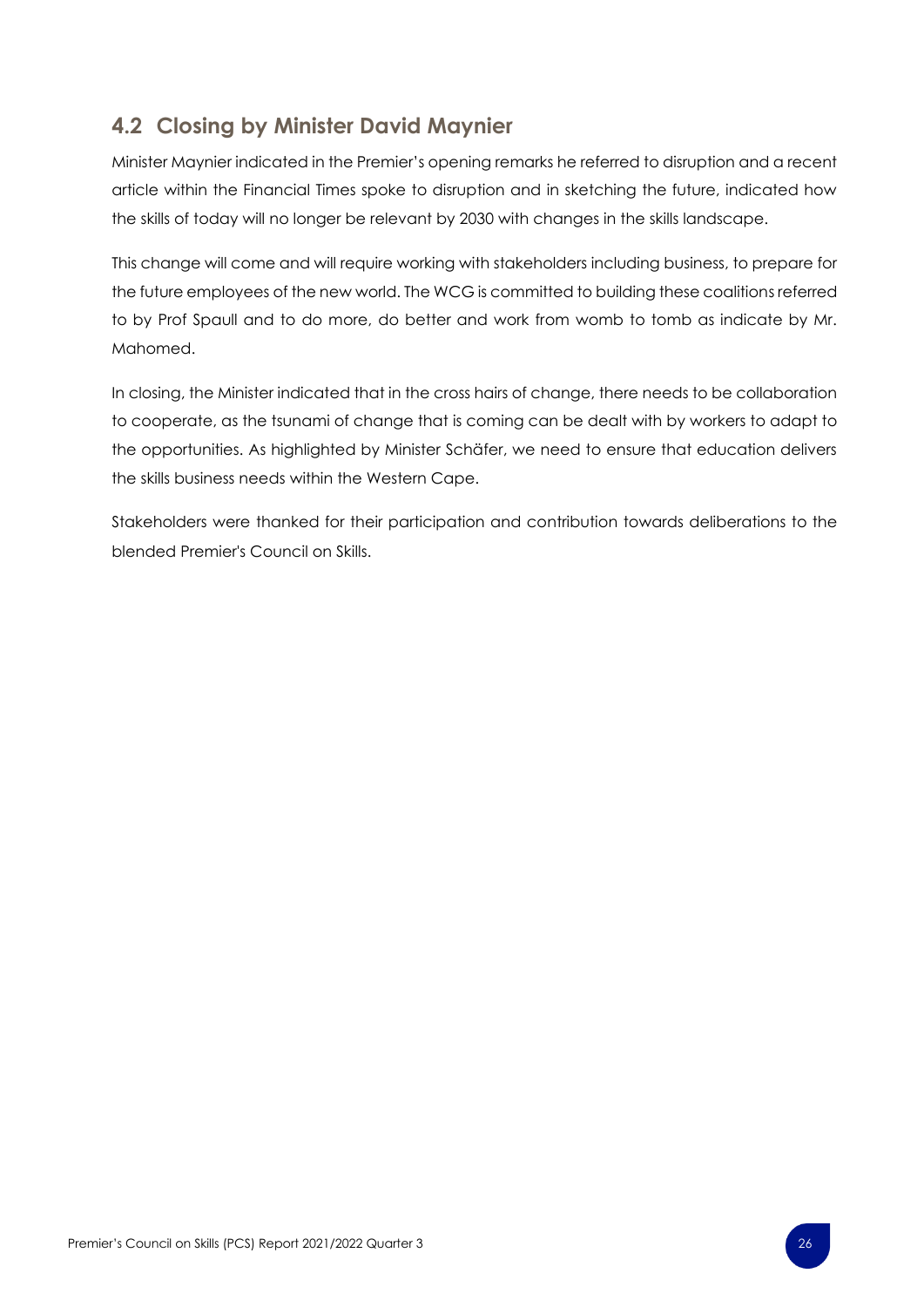## **5 Departmental Contact Information**

<span id="page-26-0"></span>

| <b>WESTERN CAPE EDUCATION DEPARTMENT (WCED)</b>        |                                                |                                      |                       |  |  |  |
|--------------------------------------------------------|------------------------------------------------|--------------------------------------|-----------------------|--|--|--|
| <b>TECHNICAL AND FOCUS SCHOOLS</b>                     |                                                |                                      |                       |  |  |  |
| <b>Name and Surname</b>                                | <b>Designation</b>                             | <b>Email address</b>                 | <b>Contact Number</b> |  |  |  |
| Mr. Don Haripersad                                     | Director: Curriculum FET                       | Don.Haripersad@westerncape.gov.za    | +27 21 467 2622/3     |  |  |  |
| Mr. Neil Simons                                        | <b>Chief Education Specialist: FET Schools</b> | Neil.Simons@westerncape.gov.za       | +27 21 467 2564       |  |  |  |
| <b>SCHOOLS OF SKILLS</b>                               |                                                |                                      |                       |  |  |  |
| <b>Name and Surname</b>                                | <b>Designation</b>                             | <b>Email address</b>                 | <b>Contact Number</b> |  |  |  |
| Ms. Berenice Daniels                                   | Director: Specialised Education                | Berenice.Daniels@westerncape.gov.za  | +27 21 467 2027       |  |  |  |
| <b>E-CUBED INITIATIVE (E3)</b>                         |                                                |                                      |                       |  |  |  |
| <b>Name and Surname</b>                                | <b>Designation</b>                             | <b>Email address</b>                 | <b>Contact Number</b> |  |  |  |
| Ms. Karen Dudley                                       | Director: Curriculum GET                       | Karen.Dudley@westerncape.gov.za      | +27 21 467 2056       |  |  |  |
| Ms. Antoinette Venter                                  | Deputy Chief Specialist: EMS                   | Antoinette.Venter@westerncape.gov.za | +27 21 467 2501       |  |  |  |
| Mr. Ismail Teladia                                     | Deputy Chief Education Specialist: Life        | Ismail.Teladia@westerncape.gov.za    | +27 21 467 2199       |  |  |  |
|                                                        | Orientation                                    |                                      |                       |  |  |  |
| DEPARTMENT OF ECONOMIC DEVELOPMENT AND TOURISM (DEDAT) |                                                |                                      |                       |  |  |  |
| <b>Skills Development and Innovation</b>               |                                                |                                      |                       |  |  |  |
| <b>Name and Surname</b>                                | <b>Designation</b>                             | <b>Email address</b>                 | <b>Contact Number</b> |  |  |  |
| Ms. Melissa Parker                                     | Director: Provincial Skills and Partnerships   | Melissa.Parker@westerncape.gov.za    | +27 21 483 9429       |  |  |  |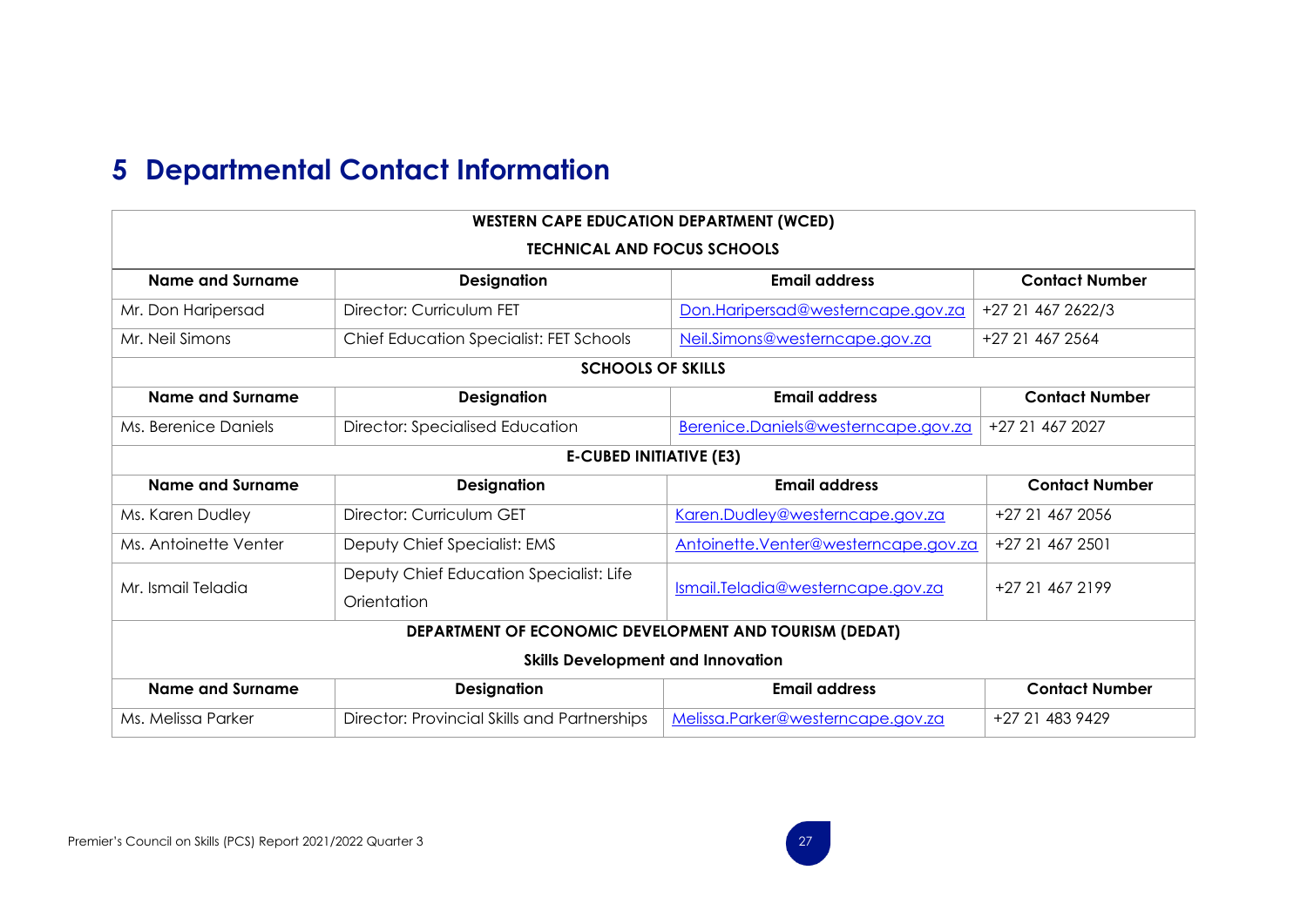## <span id="page-27-0"></span>**APPENDICES**

- **Annexure 1** Presentation by Professor Nic Spaull from SUN
- **Annexure 2** Presentation by Mr. Haroon Mahomed from WCED